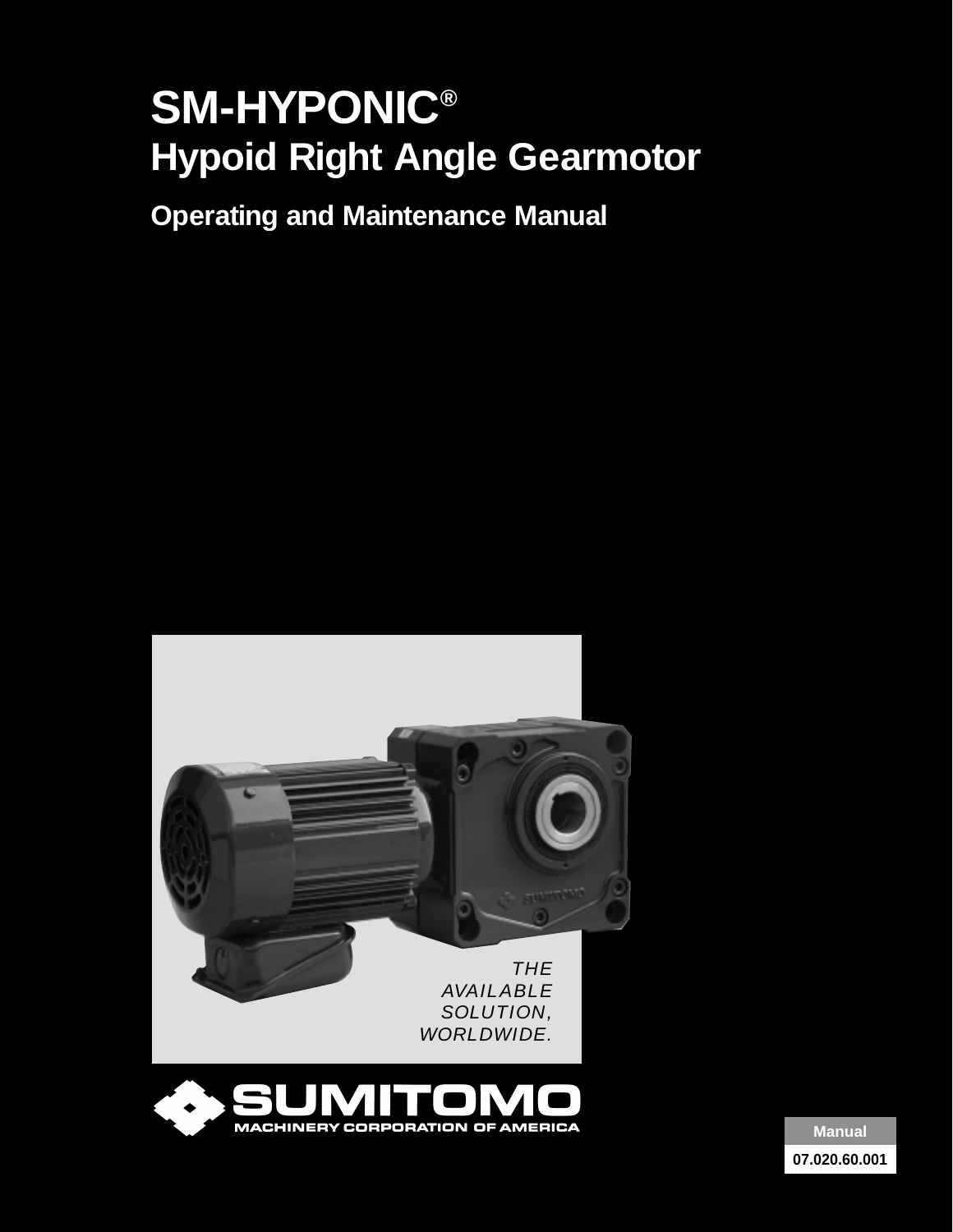# **TABLE OF CONTENTS**

| Hollow Shaft Type 1-3              |
|------------------------------------|
| Connecting to the Driven Machine 3 |
|                                    |
| Standard Wiring, Dual Voltage 4    |
| Inverter Wiring, Dual Voltage 5-6  |
|                                    |
|                                    |
| Daily Inspection and Maintenance 7 |

| FB Brake Assembly - Inspection, Adjustment, and            |
|------------------------------------------------------------|
| Brake Models FB-01A, FB-02A and FB-05A8-9                  |
| Brake Models FB-1B, FB-2B and FB-3B 9-11                   |
| Brake Models FB-5B and FB-8B $\ldots \ldots \ldots$ .11-13 |
|                                                            |
|                                                            |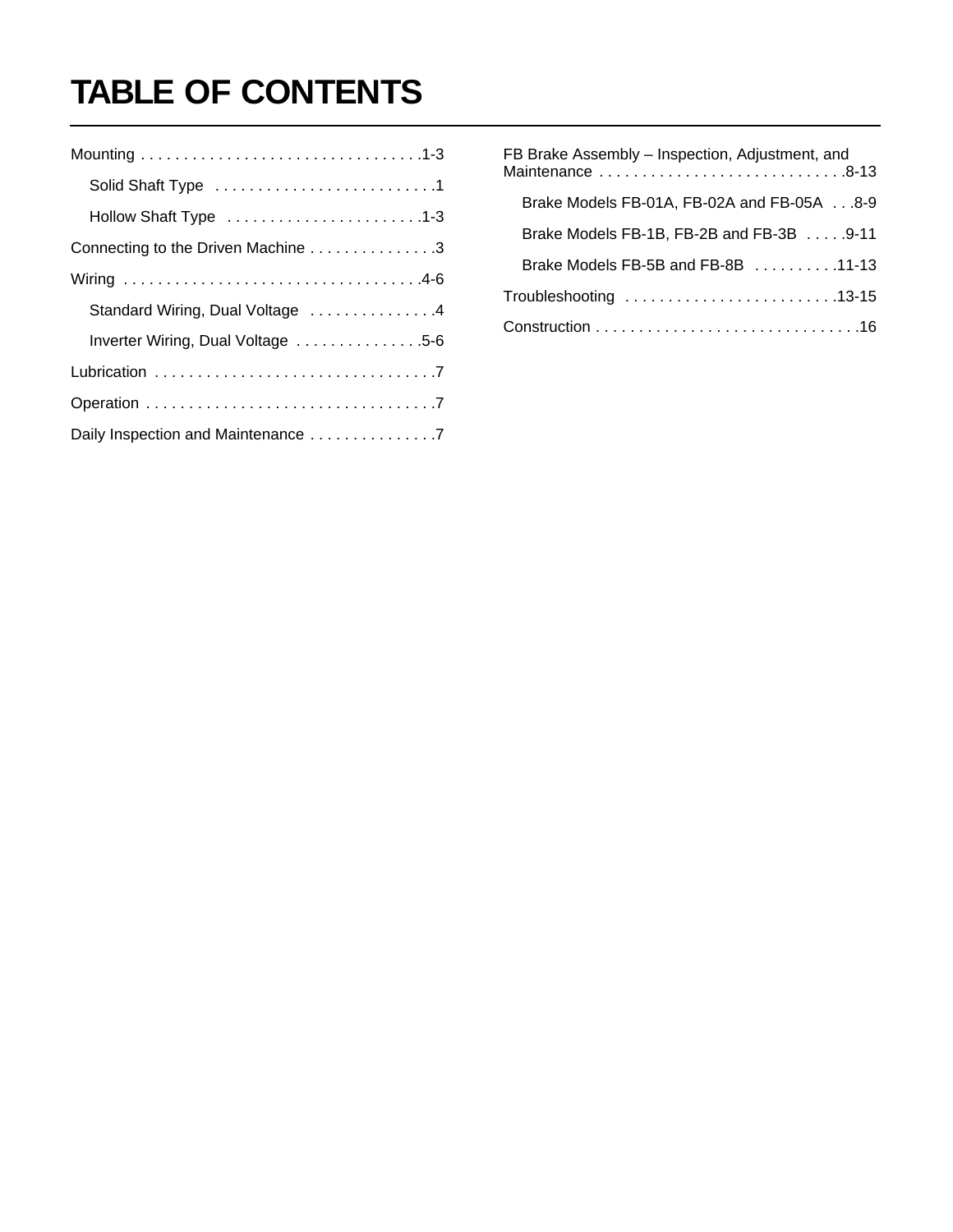# <span id="page-2-0"></span>**MOUNTING**

### **Solid Shaft Type**

1. Mounting conditions

| Ambient temperature: $14^{\circ}F \sim 104^{\circ}F$ |                                                                                                                     |
|------------------------------------------------------|---------------------------------------------------------------------------------------------------------------------|
| Humidity:                                            | 85% or less                                                                                                         |
| Altitude:                                            | Lower than 3300 ft (1000 m)<br>above sea level                                                                      |
| Atmosphere:                                          | Free from corrosive gases,<br>explosive gases or steam. It<br>should also be free from dust<br>and well ventilated. |
| .ocation:                                            | Indoors                                                                                                             |

- 2. Mount the gearmotor on a rigid surface.
- 3. There is no restriction for mounting angle.
- <span id="page-2-1"></span>4. Use hexagon socket head bolts when mounting RNFM series (flange-mount type). See **Table 1** for bolt sizes.

#### **Table 1**

| <b>Series</b> | <b>Frame Size</b>           | Size of hexagon socket head bolt |
|---------------|-----------------------------|----------------------------------|
|               | $20^{\circ}$ , $23^{\circ}$ | M <sub>8</sub>                   |
|               | $30^{\circ}$ , $33^{\circ}$ | M <sub>10</sub>                  |
| <b>RNFM</b>   | $40^{\circ}$ , $43^{\circ}$ | M <sub>10</sub>                  |
|               | 50", 53", 54"               | M <sub>12</sub>                  |

### **Hollow Shaft Type**

1. Mounting conditions

| Ambient temperature: 14°F ~ 104°F |                                                                                                         |
|-----------------------------------|---------------------------------------------------------------------------------------------------------|
| Humidity:                         | 85% or less                                                                                             |
| Altitude:                         | Less than 3300 ft (1000 m)<br>above sea level                                                           |
| Atmosphere:                       | Free from corrosive gases,<br>explosive gases, steam and<br>dust. It should also be well<br>ventilated. |
| Location:                         | Indoors                                                                                                 |
|                                   |                                                                                                         |

- 2. Mount the gearmotor on a driven shaft that has sufficient rigidity.
- 3. There is no restriction for the mounting angle.
- 4. Mounting Procedures
	- a. Connecting a Driven Shaft

Apply molybdenum disulfide grease to the surface of the shaft and the inner surface of the hollow shaft. Slide the SM-Hyponic onto the shaft. To make the installation smoother if the fit is too tight, lightly tap the end of the hollow output shaft with a wooden hammer. **Avoid hitting the casing.** To ensure smooth installation of the drive, we recommend the use of a jig shown in Fig. 1.



c – Thrust bearing

The hollow shaft is made according to ISO H8 tolerances. Following installation, ensure that the fitting between the hollow and the driven shaft is tightened correctly. We recommend ISO js6 or k6 as the tolerance for the driven shaft.

b. Mounting the SM-Hyponic gearmotor

#### **Fig. 2 Stepped Shaft Option**



**Fig. 3 Spacer Option**



**Fig. 4 Set Screw Option** 

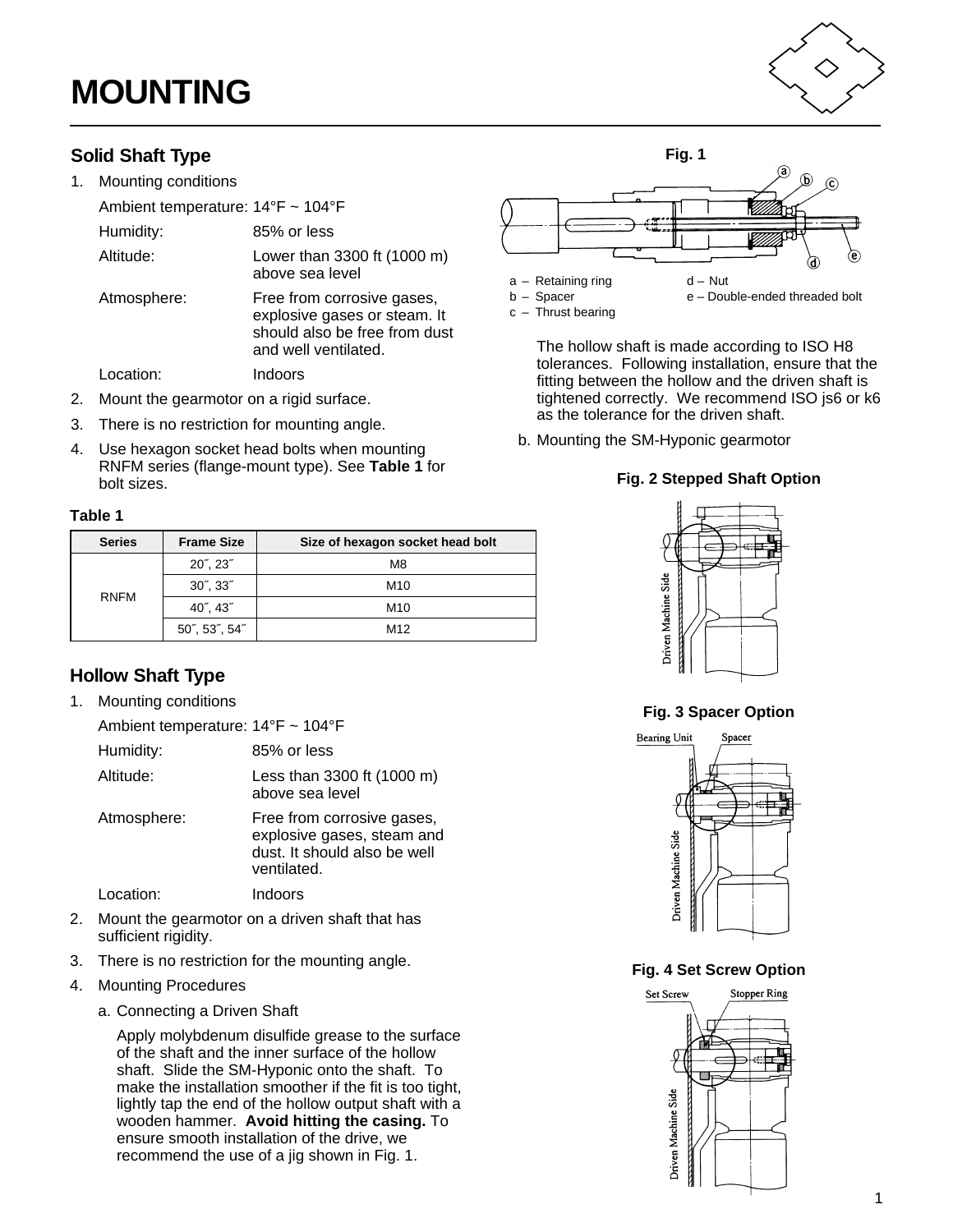# **MOUNTING**

### **Fig. 5 Spacer and Plate Option**







**Fig. 7 Set Screw and Stopper Ring Option**



(c) Installing the torque arm.

Mount the torque arm on the driven machine side of the drive casing. Use hexagon socket head bolts for mounting. (See Table 2 for bolt sizes.)

#### **Table 2**

| <b>Series</b> | <b>Frame Size</b>           | Size of hexagon socket head bolt |
|---------------|-----------------------------|----------------------------------|
| <b>RNFM</b>   | 20, 23                      | M8                               |
|               | 30, 33                      | M10                              |
|               | $40^{\circ}$ , $43^{\circ}$ | M <sub>10</sub>                  |
|               | 50", 53", 54"               | M12                              |
|               | 60, 63, 64                  | M20                              |

The torque arm (Section A in Fig. 8) should be mounted to ensure that the contact surface between the drive and shaft are free from excessive forces. **Do not attach the torque arm using anti-rotation bolts**.

For applications that require frequent starts and stops or frequent reversing, insert a rubber bushing between the torque arm and securing bolt (or spacer) in order to dampen impact load.



**Fig. 8 Torque Arm Securing Methods**



(d) Removing the shaft.

Do not apply excessive force to the gearmotor and shaft. Using a jig as shown in Fig. 9 will facilitate removal of the shaft.

Note: The customer should prepare parts for setting, securing or removing the shaft.

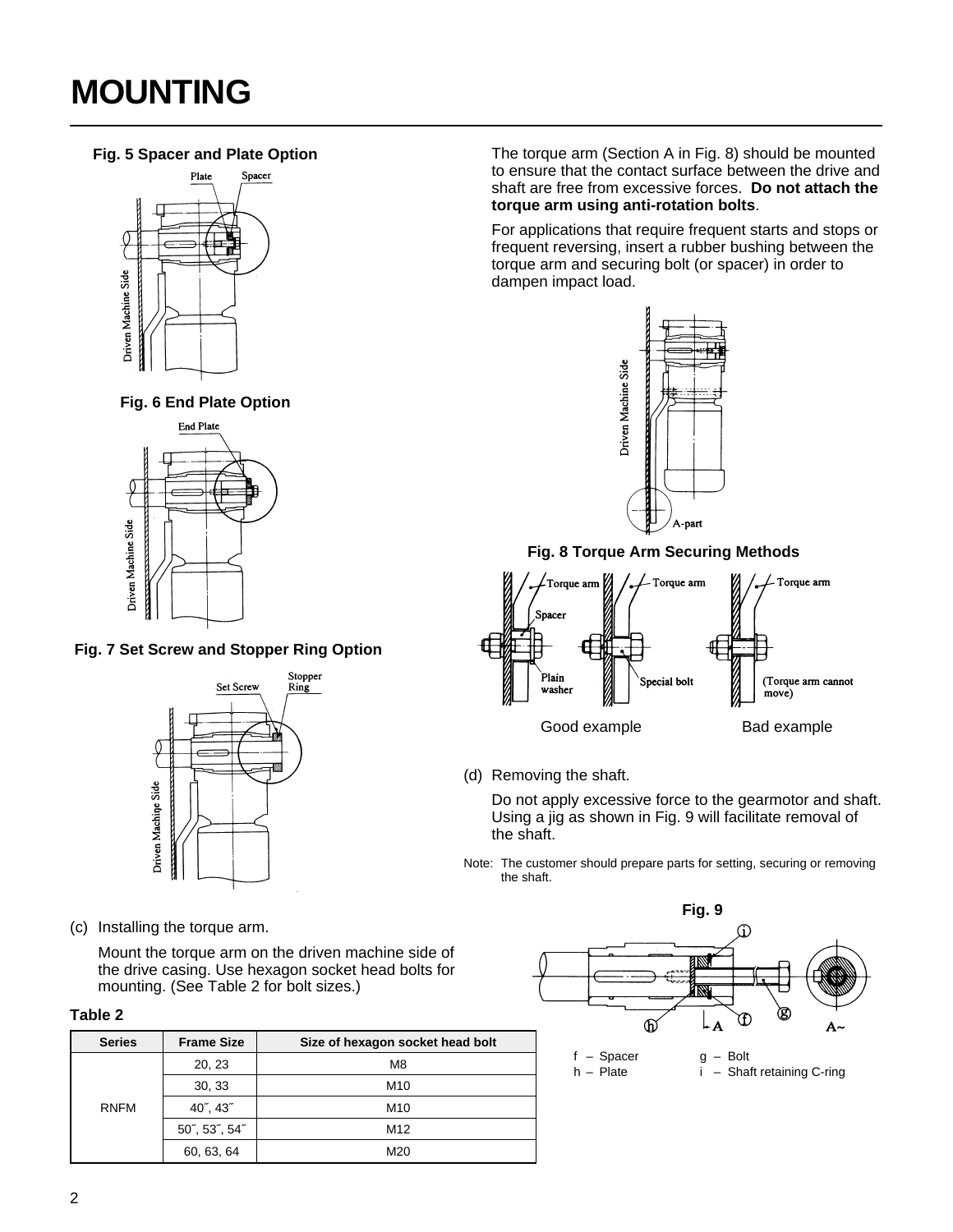# **MOUNTING**



(5) Flange and Foot Mounting (optional).

When installing the SM-Hyponic, ensure that the gearmotor and the shaft of the driven machine are properly aligned so that the drive is free from excessive force.

### **Fig. 10 Flange coupling**



### <span id="page-4-0"></span>**Fig. 11 Foot mounting (optional)**

Good example **Bad example** Bad example **Bad example** Bad example





(The concentricity between the shaft and mounting pilot is out of allowable range.)



(The shaft center of the bearing unit does not align with that of the Drive.)



(The shaft centerline is not positioned at right angles to the flange.)





(The parallelism of the mounting beds is out of allowable range.)

# **CONNECTING TO THE DRIVEN MACHINE**

### **Solid-shaft type**

- 1. Mount the connecting device, such as a coupling, chain, sprocket, gear or V-pulley, on the shaft as close as possible to the shaft collar. This places the load point between the center of the shaft and the shaft collar.
- 2. We recommend using end cap screws to avoid possible bearing damage from excessive force or thrust load that may be applied to the shaft while fitting the connecting device.
- 3. When connecting the SM-Hyponic gearmotor to the driven machine, be sure to align the shafts of both units (for coupling connection) or keep both shafts parallel (for chain, gear or V-belt connection).
	- 4. Excessively loose chains will cause a jolt upon startup that may damage the SM-Hyponic gearmotor and the driven machine. Excessive tension of V-belts may cause bearing failure.



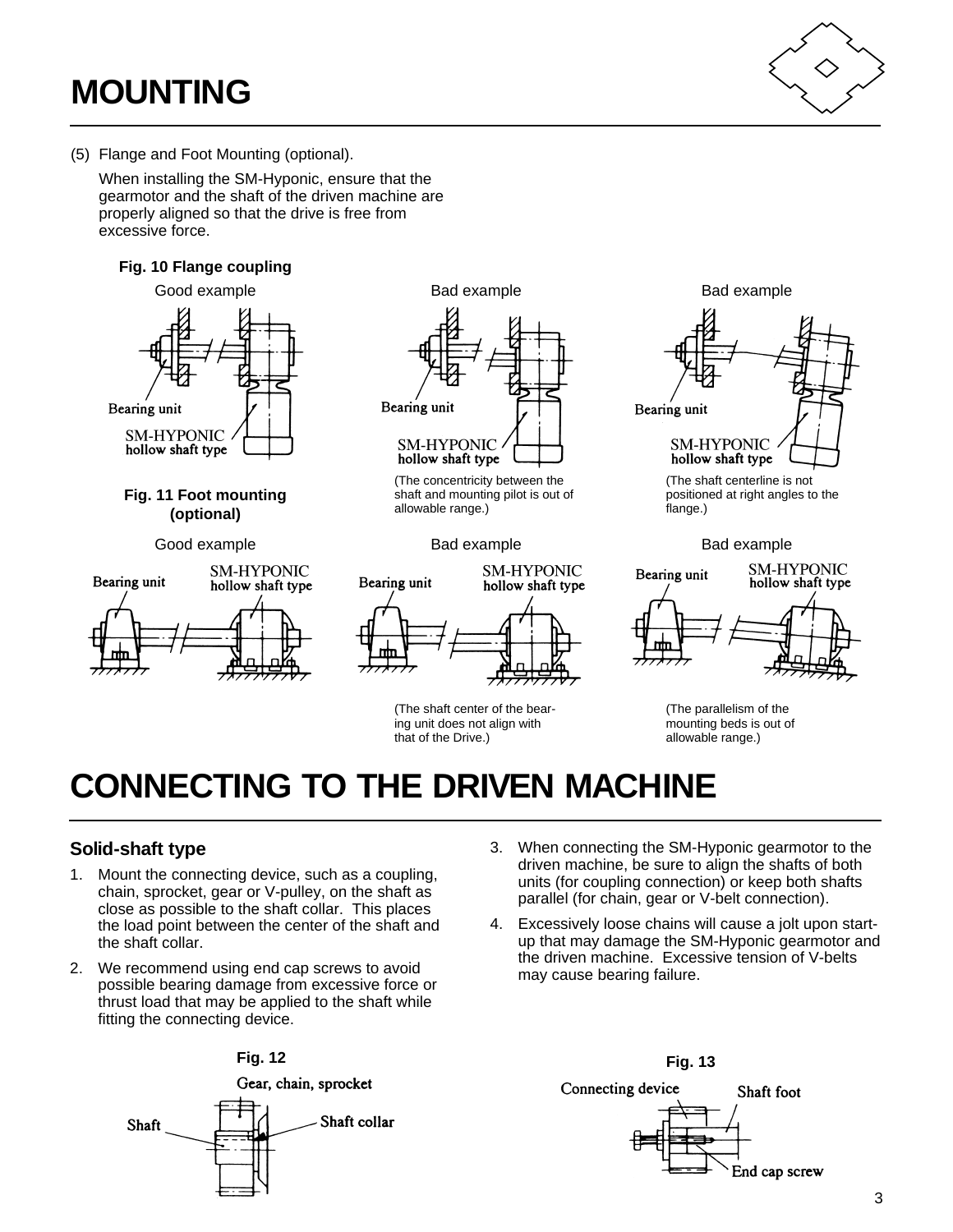# <span id="page-5-0"></span>**WIRING**

- 1. Prior to wiring, refer to the name plate mounted to the motor portion of the SM-Hyponic gearmotor. Check the power supply, interconnects, relays, protective starting devices (i.e., Star (Wye) delta – if reduced voltage starting is required), space heaters, thermal sensors and other accessories.
- 2. Be aware that long wiring may cause voltage drops.
- **Standard Wiring Connection, Dual Voltage**
- 3. Figures 14a d show standard specifications for wire connections and terminal marks. Figures 15a – d show specifications for inverter connections. Figure 16 shows the rotating direction of the output shaft when using wiring connections shown in Figures 14a – d. Table 3 lists Brake lining size specifications and Table 4 lists Varistor Specifications.



**Fig. 14-c Normal Brake Action, Low Voltage Fig. 14-d Fast Brake Action, Low Voltage**







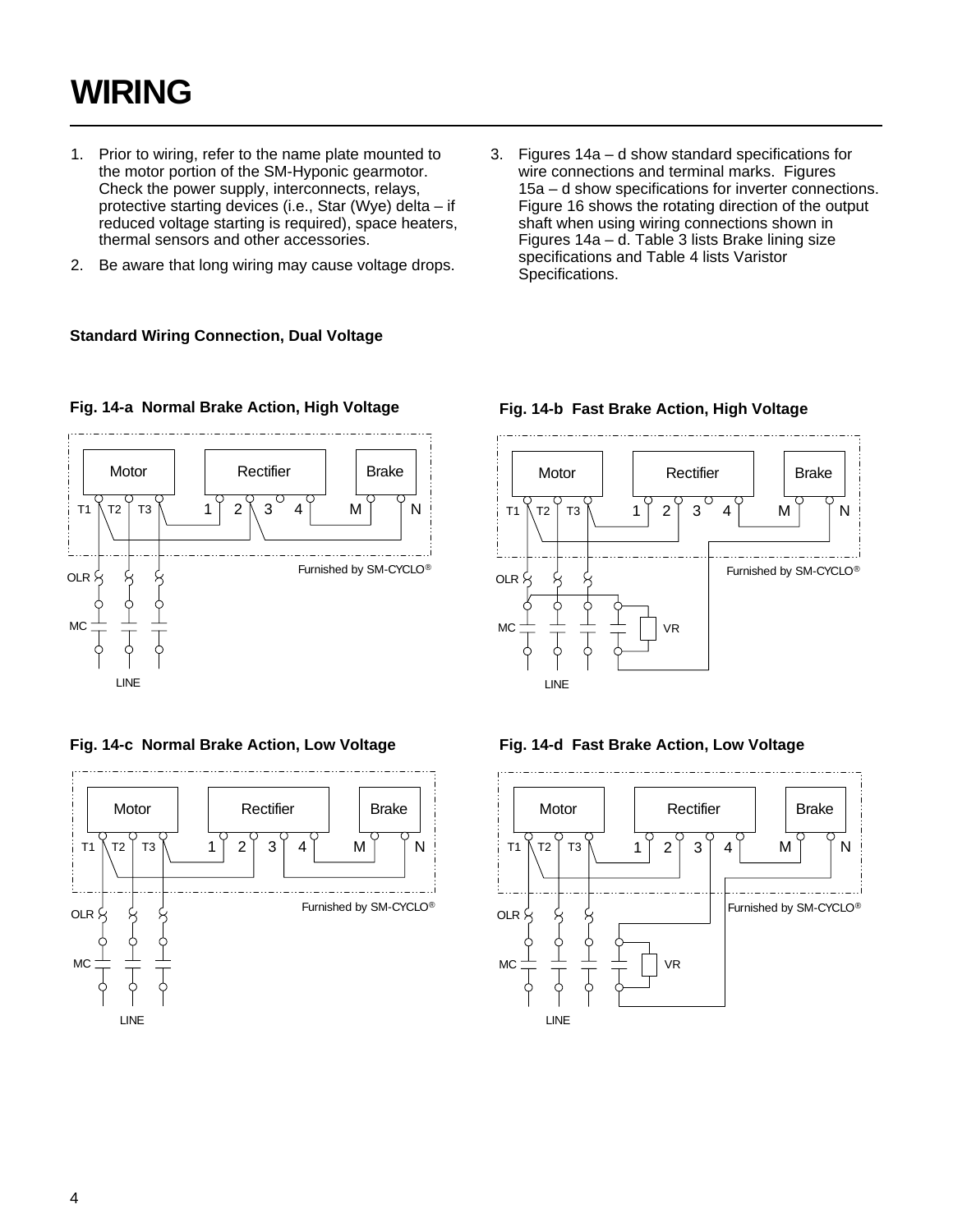

### <span id="page-6-0"></span>**Inverter Wiring Connection, Dual Voltage**

Symbols<br>MC: E

- MC: Electromagnetic contacter<br>MCB: Magnetic circuit breaker
- MCB: Magnetic circuit breaker<br>OLR: Overload or thermal rela
- Overload or thermal relay
- VR: Varistor (protective device)





**Fig. 15-c Normal Brake Action, Low Voltage Fig. 15-d Fast Brake Action, Low Voltage**



### Motor | | Rectifier | Brake T1 T2 T3 1 2 3 4 M M N  $\begin{array}{c|c|c}\n\text{INVERTER} & \text{MC} \\
\text{I1} & \text{I2} & \text{I3}\n\end{array}$ Furnished by SM-CYCLO® VR  $\begin{array}{ccc} 0 & 0 & 0 \\ T1 & T2 & T3 \end{array}$  $L^2$ MCB

\_..\_..\_..\_..\_..\_..\_..\_..\_..\_

LINE



**Note:** Recommended brake contactor size for fast acting circuit is greater than 5 times the rated current shown in Table 8 on page 8.

| <b>Operating Voltage</b> |             | 200-230V   | 380-460V      |
|--------------------------|-------------|------------|---------------|
| Var. Rated Voltage       |             | AC260~300V | <b>AC510V</b> |
| Varistor Voltage         |             | 430~470V   | 820V          |
| Rated                    | FB-01A, 02A | Over 0.2W  | Over 0.4W     |
| Watt                     | FB-05A      | Over 0.2W  | Over 0.4W     |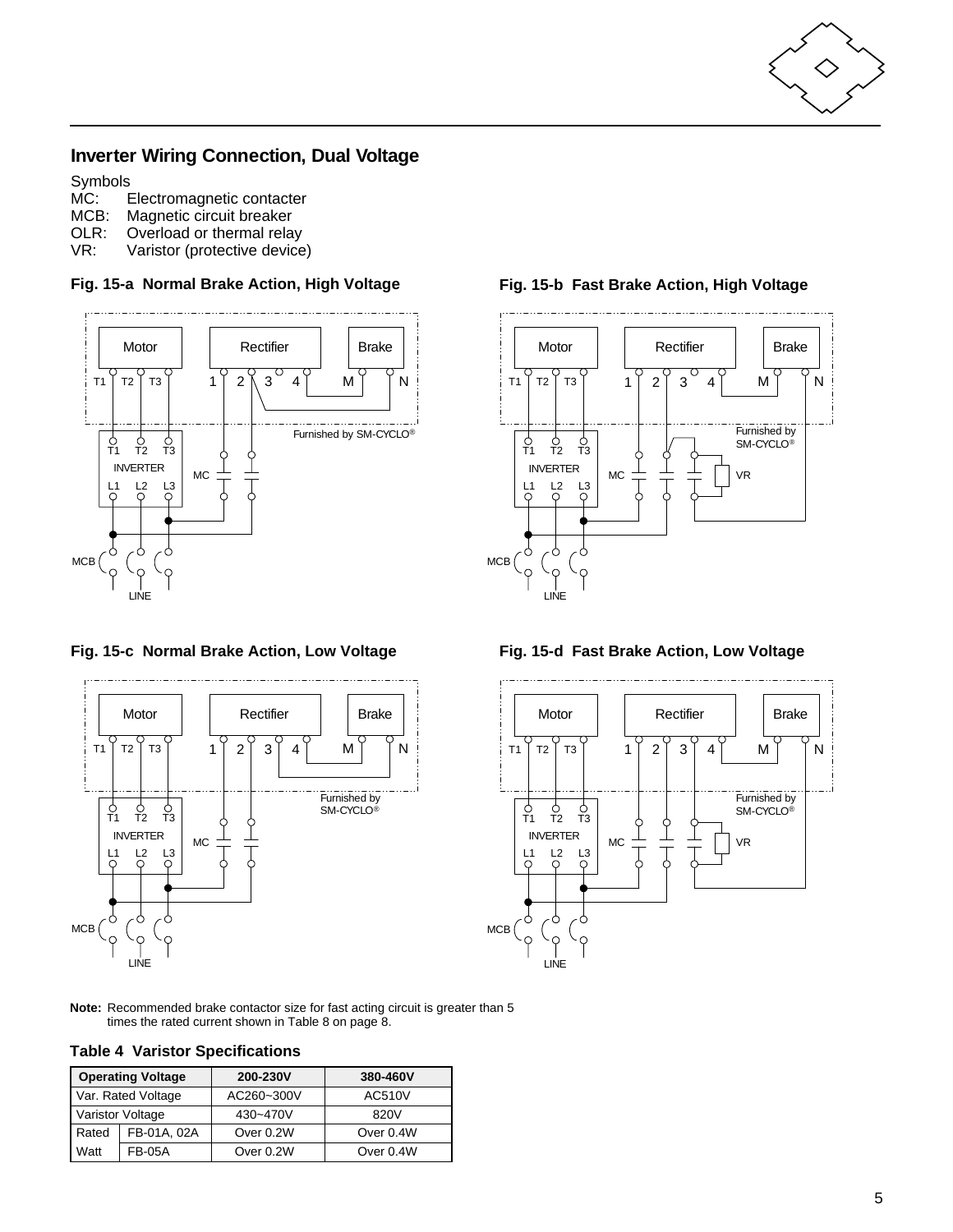### **Fig. 16 Rotating Direction of the Output Shaft**

If wiring connection has been completed as shown in Fig. 14, a motor shaft rotates clockwise as seen from the fan cover side. The rotating directions of an output shaft are indicated by arrows in Table below.

| kW                 | <b>HP</b>      | Frame<br><b>Size</b> | <b>Speed ratio</b>                                                           | kW   | <b>HP</b>      | Frame<br><b>Size</b> | Speed reduction ratio           |    |                          |
|--------------------|----------------|----------------------|------------------------------------------------------------------------------|------|----------------|----------------------|---------------------------------|----|--------------------------|
| 0.1                | 1/4            | 20                   | $10 \cdot 12 \cdot 15 \cdot 20 \cdot 25 \cdot 30 \cdot 40 \cdot 50 \cdot 60$ | 0.1  | 1/4            | 20                   | $80 \cdot 100 \cdot 120$        |    |                          |
| 0.2                | 1/3            | 23                   | $10 \cdot 12 \cdot 15 \cdot 20 \cdot 25 \cdot 30$                            | 0.2  | 1/3            | 23                   | $40 \cdot 50 \cdot 60$          |    |                          |
|                    |                | 30                   | $10 \cdot 15 \cdot 20 \cdot 30 \cdot 40 \cdot 50 \cdot 60$                   |      |                | 30                   | 80 • 100 • 120                  |    |                          |
| 0.4                | 1/2            | 33                   | $10 \cdot 12 \cdot 15 \cdot 20 \cdot 25 \cdot 30$                            | 0.4  | 1/2            | 33                   | $40 \cdot 50 \cdot 60$          |    |                          |
|                    |                | 40                   | $10 \cdot 15 \cdot 20 \cdot 30 \cdot 40 \cdot 50 \cdot 60$                   |      |                | 40                   | $80 \cdot 100 \cdot 120$        |    |                          |
| 0.75               | 3/4            | 43                   | $10 \cdot 12 \cdot 15 \cdot 20 \cdot 25 \cdot 30$                            |      | 3/4            | 43                   | $40 \cdot 50 \cdot 60$          |    |                          |
|                    |                | 50                   | $10 \cdot 15 \cdot 20 \cdot 30 \cdot 40 \cdot 50 \cdot 60$                   | 0.75 |                |                      |                                 | 50 | $80 \cdot 100 \cdot 120$ |
| 1.5                | 1.5            | 53                   | $10 \cdot 12 \cdot 15 \cdot 20 \cdot 25 \cdot 30$                            | 1.5  | 1.5            | 53                   | $40 \cdot 50 \cdot 60 \cdot 80$ |    |                          |
|                    | $\overline{2}$ | 60                   |                                                                              |      | $\overline{2}$ | 60                   | $80 \cdot 100 \cdot 120$        |    |                          |
| 2.2                | 3              | 54                   | $10 \cdot 12 \cdot 15 \cdot 20 \cdot 25 \cdot 30$                            | 2.2  | 3              | 54                   | $40 \cdot 50 \cdot 60$          |    |                          |
|                    |                | 60                   | $10 \cdot 12 \cdot 15 \cdot 20 \cdot 25 \cdot 30 \cdot 40 \cdot 50$          |      |                | 60                   | 60 • 80                         |    |                          |
| 3.7                | 5              | 63                   | $10 \cdot 12 \cdot 15 \cdot 20 \cdot 25 \cdot 30$                            | 3.7  | 5              | 63                   | 40 • 50                         |    |                          |
| 5.5                | $7\frac{1}{2}$ | 64                   | $10 \cdot 12 \cdot 15 \cdot 20 \cdot 25$                                     | 5.5  | $7\frac{1}{2}$ | 64                   | 30                              |    |                          |
| <b>RNFM</b> series |                |                      | <b>RNFM</b> series                                                           |      |                |                      |                                 |    |                          |
|                    |                |                      |                                                                              |      |                |                      |                                 |    |                          |

**RNHM series**



Note: Replacing two of the three power supplies of a three-phase induction motor will cause the motor to rotate in directions reverse to those shown in above Figure. Also replacing X with Y of single-phase induction motor will cause the motor to rotate in directions reverse to those shown in above Figure.

#### 4. Motor Operation Precautions

#### a. **Always ground the motor terminal box or frame.**

R type L type

b. Insulation resistance

Determine the insulation resistance (to do this, separate the motor and the control board). The insulation resistance value will vary depending on the temperature, humidity, extent of contamination, the servicing period, test running

time, as well as the motor output, voltage and type of insulation. Therefore, the insulation resistance (r) cannot be expressed uniformly; however, it should be equal to or greater than the value listed in Table 5.

R type L type

ľЮ

⊮⊾

#### **Table 5 Insulation Resistance**

| Motor voltage                          | Mega voltage | <b>Insulation</b><br>resistance (R) |
|----------------------------------------|--------------|-------------------------------------|
| Low voltage motor<br>(Lower than 600V) | 500V         | Higher than 1 M $\Omega$            |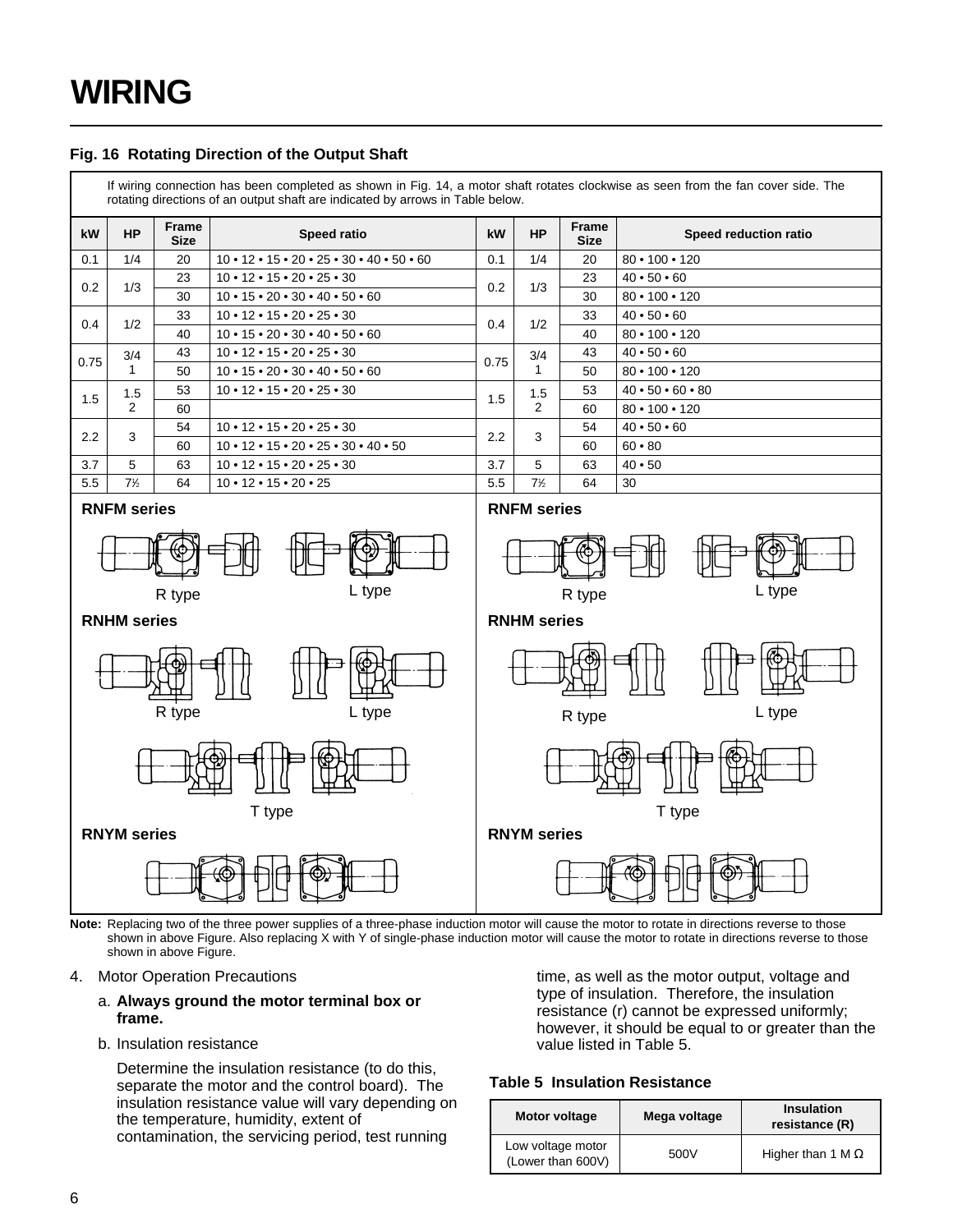# <span id="page-8-0"></span>**LUBRICATION**

- 1. SM-Hyponic gearmotors are grease-lubricated. They are filled prior to shipment and arrive ready for customer use.
- 2. Ensure that the connection to the driven machine is correct.

# **OPERATION**

Once the SM-Hyponic gearmotor is installed, ensure that the wiring is correct and secure prior to operation. Observe the precautions listed in Table 6 during the trial run. Stop running the gearmotor if any abnormalities are detected and contact your nearest sales office or distributor.

### <span id="page-8-1"></span>**Table 6 Trial Run Precautions**

| <b>Observation</b>                                                           | <b>Possible Cause</b>                                                                                                                                                                                                                                                                                                                                                                                                                                                                                                                                                                                                                                 |
|------------------------------------------------------------------------------|-------------------------------------------------------------------------------------------------------------------------------------------------------------------------------------------------------------------------------------------------------------------------------------------------------------------------------------------------------------------------------------------------------------------------------------------------------------------------------------------------------------------------------------------------------------------------------------------------------------------------------------------------------|
| Any abnormal noises or<br>vibrations.                                        | The casing is distorted due to an uneven mounting surface.<br>(1)<br>The gearmotor is resonant due to insufficient rigidity of the mounting surface.<br>(2)<br>The shaft of the SM-Hyponic and the driven machine are not aligned.<br>(3)<br>Vibrations of the driven machine are conveyed to the gearmotor.<br>(4)<br>Rigidity of the driven machine and its shaft is insufficient (hollow shaft type).<br>(5)<br>Excessive force is exerted on the baffle sections of the torque arm (hollow shaft type).<br>(6)<br>After the SM-Hyponic gearmotor is flange or foot mounted, undue force is exerted between the gearmotor<br>(7)<br>and its shaft. |
| Abnormally high temperature<br>of the gear casing or motor<br>frame surface. | The electric current is exceeding the rated value specified on the nameplate.<br>(1)<br>The rise and fall of the electric current is too intense.<br>(2)<br>The ambient temperature of the gearmotor is too high.<br>(3)                                                                                                                                                                                                                                                                                                                                                                                                                              |

# **DAILY INSPECTION AND MAINTENANCE**

- 1. Inspect the gearmotor daily for each of the items listed in Table 7.
- 2. If any abnormalities are found during daily inspections, follow the procedures outlined in the Troubleshooting Guide, Table 20 on page 14. If the abnormality is not listed or the recommended procedure does not solve the problem, contact your nearest sales office or distributor.
- 3. The SM-Hyponic gearmotor does not require grease replenishment, but overhauling after 10,000 hours of operation, or  $2 - 3$  years will extend its life. Note: Over-hauling consists of disassembling the unit, replacing the seals and gaskets, cleaning the internal parts and then repacking the unit with designated grease.

3. Ensure that the rotation direction is correct. 4. After completing these steps, start the test run, without any load, and increase the load gradually. Also observe the precautions listed in Table 6.

| <b>Items</b>        | <b>Details</b>                                                                                                                                                                                                                                                                                          |  |  |
|---------------------|---------------------------------------------------------------------------------------------------------------------------------------------------------------------------------------------------------------------------------------------------------------------------------------------------------|--|--|
| Electric current    | Is the electric current higher than the value specified on the nameplate?                                                                                                                                                                                                                               |  |  |
| l Noise             | Is the gearmotor making any unusual noises?                                                                                                                                                                                                                                                             |  |  |
| Vibration           | Are there any unusual vibrations of the gear case or motor frame?                                                                                                                                                                                                                                       |  |  |
| Surface temperature | Is the surface temperature of the gear case, or motor frame not too high or rising suddenly? (The temperature<br>rise during operation varies depending on the type of motor. There may be a problem, if the temperature<br>frequently rises approximately 40°C (104°F) above the ambient temperature.) |  |  |
| Grease leakage      | Is there any grease leaking from the gear assembly?                                                                                                                                                                                                                                                     |  |  |
| Mounting bolts      | Are there any loose mounting bolts?                                                                                                                                                                                                                                                                     |  |  |
| Chains and V-belts  | Are there any loose chains or V-belts?                                                                                                                                                                                                                                                                  |  |  |
| <b>Brake</b>        | Is the brake lining worn out?                                                                                                                                                                                                                                                                           |  |  |

#### **Table 7 Daily Inspection Items**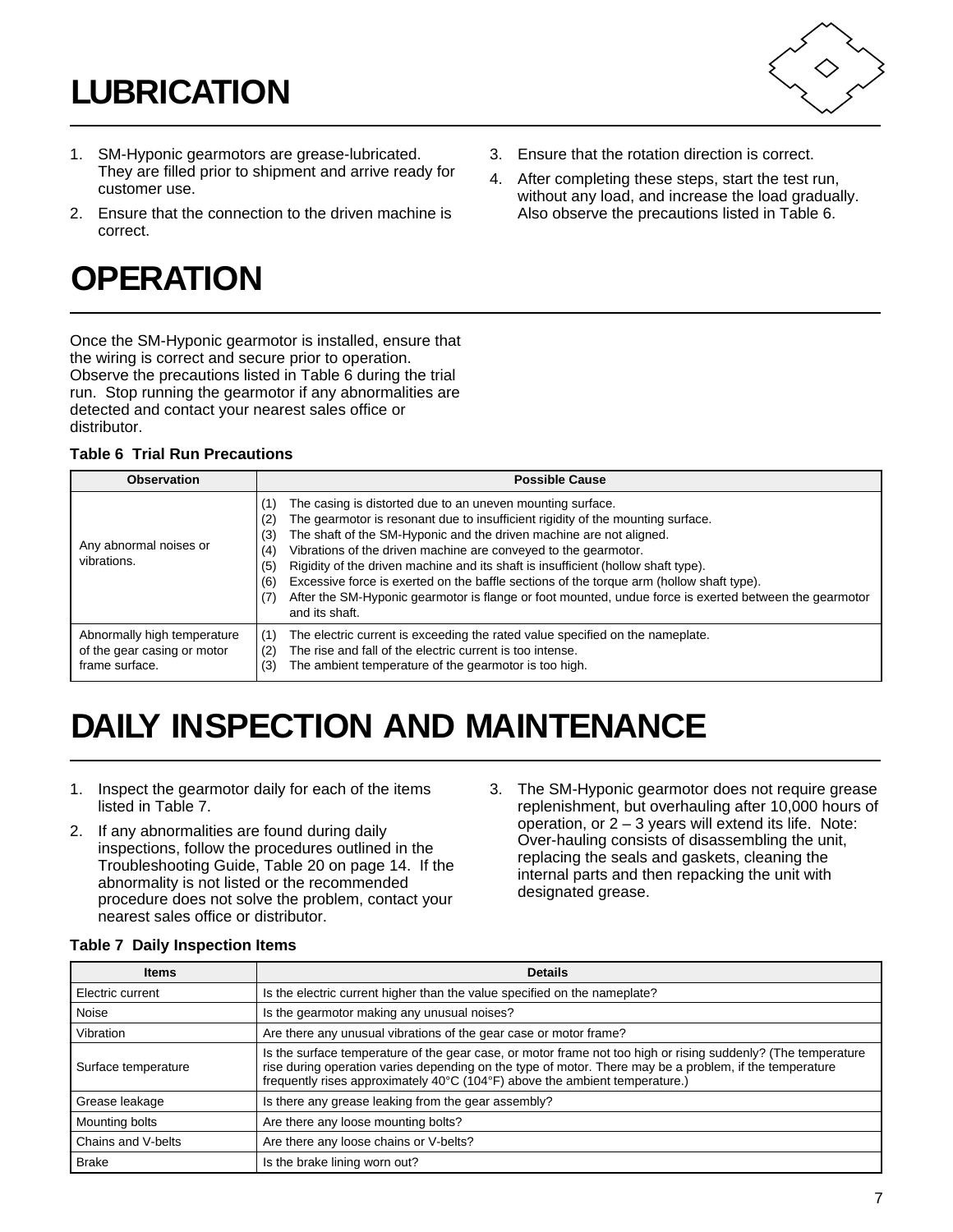# <span id="page-9-0"></span>**FB BRAKE ASSEMBLY – INSPECTION, ADJUSTMENT & MAINTENANCE**

SM-Cyclo FB series brakemotors are designed to be mechanically rugged, electrically reliable and efficient in operation. To maintain this reliable performance, the brake assembly must be inspected and adjusted periodically.

This section of the manual pertains specifically to the brake portion of the SM-Hyponic gearmotor and provides all the necessary information to insure long and trouble-free service.

### **Brake Models FB-01A, FB-02A and FB-05A**

1. Standard Brakemotor Specifications

Table 8 lists the standard specifications for Models FB-01A, FB-02A and FB-05A.

### **Table 8 Models FB-01A, FB-02A, FB-05A Standard Specifications**

| <b>Brake</b><br>Type | <b>Motor</b><br><b>HP</b> | <b>Brake</b><br>Torque | <b>Inertia</b><br>W <sup>2</sup> | <b>Brake</b><br>Coil               | <b>Brake Current</b><br>(A) |      |      |               | Coil<br><b>Resis</b> |  | <b>Brake Delay Time</b><br>(seconds) |
|----------------------|---------------------------|------------------------|----------------------------------|------------------------------------|-----------------------------|------|------|---------------|----------------------|--|--------------------------------------|
|                      |                           | ft-Ib                  | $Ib-ft^2$                        |                                    | <b>230V</b>                 | 460V | ohms | <b>Normal</b> | Fast                 |  |                                      |
| <b>FB-01A</b>        | 1/8                       | 0.7                    | 0.0083                           | DC Energized                       | 0.1                         | 0.06 | 2700 | $0.15 - 0.2$  | $0.015 - 0.02$       |  |                                      |
| <b>FB-02A</b>        | 1/4<br>1/3                | 1.4                    | 0.0131                           | Type, Built-in<br>Rectifier within | 0.1                         | 0.06 | 1791 | $0.15 - 0.2$  | $0.015 - 0.02$       |  |                                      |
| <b>FB-05A</b>        | 1/2                       | 2.9                    | 0.016                            | <b>Conduit Box</b>                 | 0.1                         | 0.06 | 1791 | $0.1 - 0.15$  | $0.01 - 0.015$       |  |                                      |

Notes:1) Continuous time rating for both the brake and motor. 2) Indoor types can be installed for use in any orientation.

### **2. Construction and Operating Principles**

### **a. Construction**

Fig. 17 illustrates the construction of the brake. The restraining bolt (4) fastens the brake shoe (10) and spacer (2) onto the stationary core (1). The armature plate (11) is kept from rotation by the restraining bolt (4) but moves axially by electromagnetic attraction and the tension of the pressure spring (12). The brake lining (3) is fitted to the hub (5), which is secured to the motor shaft with a key. The solenoid coil (13) is energized via a rectifier located within the conduit box.

### **b. Operating Principles**

The brake is a (fail-safe type) spring actuated type brake that releases the brake mechanism when the solenoid coil is energized and engages when the solenoid coil is not energized.

When power is applied to the unit, the solenoid coil and electric motor become energized and the energized coil attracts the armature plate (11) against the tension of the pressure spring (12). As a result, the brake lining (3) disengages and the motor starts to run.

When the power is disconnected, the solenoid coil and electric motor are not energized. This causes the pressure spring (12) to actuate the armature plate (11), which in turn presses the brake lining (3) against the brakeshoe (10) and brings the motor to a quick stop.

### **Fig. 17 FB-01A, FB-02A, FB-05A Models**



#### **Table 9 FB-01A, -02A, -05A Parts**

| No.            | <b>Part Name</b>      | No. | <b>Part Name</b>    |
|----------------|-----------------------|-----|---------------------|
| 1              | Stationary Core*      | 9   | Leaf Spring*        |
| 2              | Spacer*               | 10  | Brake Shoe*         |
| 3              | Brake Lining*         | 11  | Armature*           |
| 4              | Restraining Bolt*     | 12  | Pressure Spring*    |
| 5              | Hub*                  | 13  | Solenoid Coil*      |
| 6              | C-type Retaining Ring | 14  | <b>Ball Bearing</b> |
| $\overline{7}$ | Cover                 | 15  | Motor Shaft         |
| 8              | Fan (TEFC model only) |     |                     |

\*These parts are included in a complete brake kit.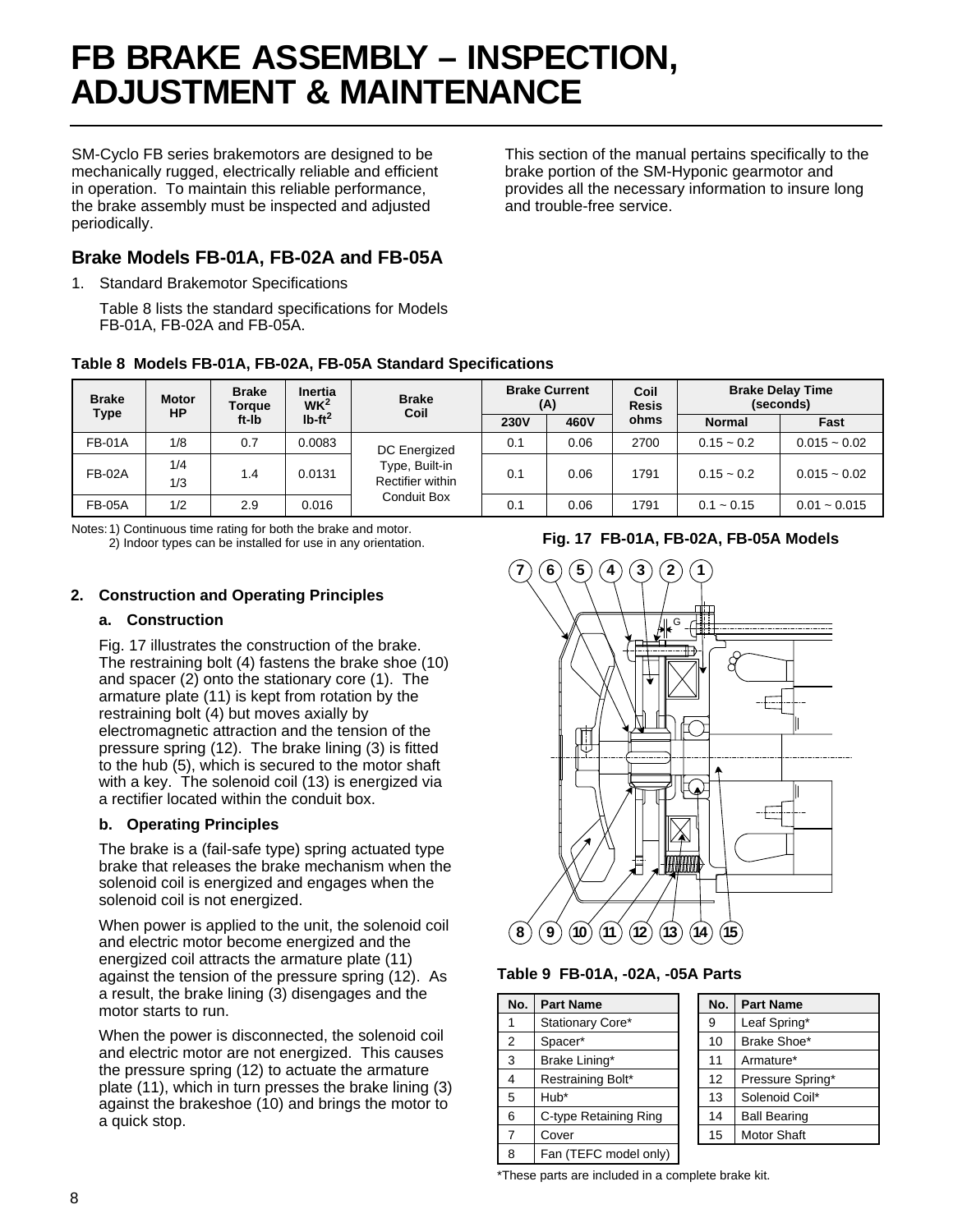

#### **3. Inspection**

At regular intervals, check that:

- a. the unit is operating normally.
- b. the brake lining is not excessively worn (or gap G is normal).
- c. all the mounting screws are securely tightened.

#### **4. Gap Inspection**

The brake lining will wear after the unit has been used for a long period of time. Regularly check that gap G (Fig. 17) is at an acceptable value. If gap G becomes too large, the solenoid coil may fail to pull in the armature plate, and hence cannot release the brake, resulting in the unit remaining in a continuously braked condition. Follow these steps to inspect the brake gap:

- <span id="page-10-0"></span>a. Remove the cover (7).
- b. Insert a gap gage into the space between the stationary core (1) and armature plate (11). Measure the gap size at three appropriate circumferential points.
- c. The gap needs to be adjusted if the values are close to the allowable limit listed in Table 10.

#### **Table 10 Brake Gap Size**

| <b>Brake Type</b> | Gap value G (in) |                        |  |  |  |
|-------------------|------------------|------------------------|--|--|--|
|                   | Spec. value      | <b>Allowable limit</b> |  |  |  |
| FB-01A            |                  |                        |  |  |  |
| FB-02A            | $0.006 - 0.010$  | 0.020                  |  |  |  |
| FB-05A            |                  |                        |  |  |  |

#### **5. Gap Adjustment**

If the brake lining is so heavily worn that gap adjustment is required, follow these steps:

- a. Remove the cover (7).
- b. Loosen the restraining bolt (4), rotate the brake shoe one complete turn counterclockwise and retighten the restraining bolt (4). After tightening the restraining bolt, measure the gap G to verify that it falls between the specification value and the allowable limit shown in Table 10. (This procedure reduces the gap approximately 0.012 inch.)
- c. Turn the system power on and off a few times to check the brake performance.
- d. Replace the cover (7).

#### **Table 11 Brake Lining Size**

| <b>Brake Type</b> | <b>Brake</b><br>lining<br>dimension | <b>Initial</b><br>thickness<br>$t_o$ (in) |
|-------------------|-------------------------------------|-------------------------------------------|
| <b>FB-01A</b>     |                                     |                                           |
| <b>FB-02A</b>     |                                     | 0.276                                     |
| <b>FB-05A</b>     |                                     |                                           |

#### **Brake Models FB-1B, FB-2B and FB-3B**

#### **1. Standard Brakemotor Specifications**

Table 12 lists the standard specifications for Models FB-1B, FB-2B and FB-3B.

#### **Table 12 Models FB-1B, FB-2B, FB-3B Standard Specifications**

| <b>Brake</b> | <b>Motor</b><br>HP | <b>Brake</b><br>Torque | <b>Inertia</b><br>W <sup>2</sup> | <b>Brake</b><br>Coil               | <b>Brake Current</b><br>(A) |      |      |               | Coil<br><b>Resis</b> |  | <b>Brake Delay Time</b><br>(seconds) |
|--------------|--------------------|------------------------|----------------------------------|------------------------------------|-----------------------------|------|------|---------------|----------------------|--|--------------------------------------|
| Type         |                    | ft-lb                  | $Ib-ft^2$                        |                                    | <b>230V</b>                 | 460V | ohms | <b>Normal</b> | Fast                 |  |                                      |
| $FB-1B$      | 3/4                | 5.8                    | 0.0267                           |                                    | 0.1                         | 0.06 | 1470 | $0.2 - 0.3$   | $0.01 - 0.02$        |  |                                      |
|              |                    | 5.8                    | 0.0308                           | DC Energized                       |                             |      |      |               |                      |  |                                      |
| $FB-2B$      | 1.5                | 11                     | 0.0504                           | Type, Built-in<br>Rectifier within | 0.3                         | 0.2  | 589  | $0.2 - 0.3$   | $0.01 - 0.02$        |  |                                      |
|              | 2                  | 11                     | 0.0558                           | Conduit Box                        |                             |      |      |               |                      |  |                                      |
| FB-3B        | 3                  | 16                     | 0.0884                           |                                    | 0.3                         | 0.2  | 589  | $0.3 - 0.40$  | $0.01 - 0.02$        |  |                                      |

Notes:1) Continuous time rating for both the brake and motor.

2) Indoor types can be installed for use in any orientation.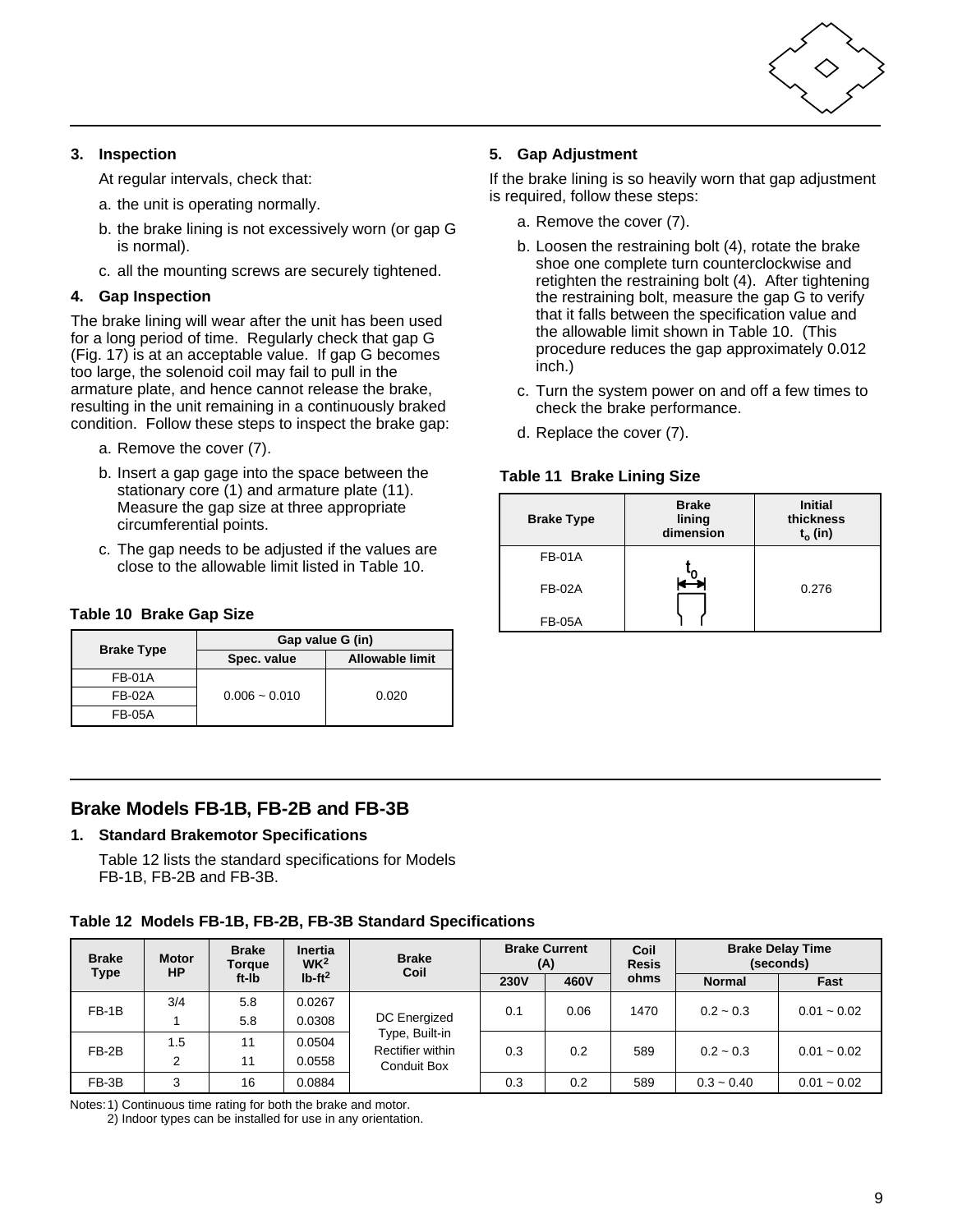# **FB BRAKE ASSEMBLY – INSPECTION, ADJUSTMENT & MAINTENANCE**

### **2. Construction and Operating Principles**

#### **a. Construction**

Fig. 17 illustrates the construction of the brake. The restraining bolt (7) fastens the brake shoe (15), gap adjusting shim (5) and spacer (4) onto the stationary core (1). The restraining bolt (7) keeps the armature plate from rotating, but the plate moves axially by electromagnetic attraction and the tension of the pressure spring (17). The brake lining (8) is fitted to the hub (10), which is secured to the motor shaft with a key. The solenoid coil (18) is energized via a rectifier located within the terminal box.

**Fig. 18 FB-1B, -2B, -3B Models**



| Table 13 FB-1B, -2B, -3B Parts |  |  |  |  |
|--------------------------------|--|--|--|--|
|--------------------------------|--|--|--|--|

| No. | <b>Part Name</b>             | No.               | <b>Part Name</b>   |
|-----|------------------------------|-------------------|--------------------|
| 1   | Stationary Core*             | 11                | Retaining Ring     |
| 2   | <b>Brake Release Support</b> | $12 \overline{ }$ | Fan Cover          |
| 3   | Shifting Pin                 | 13                | Fan Set Pin        |
| 4   | Spacer*                      | 14                | Fan                |
| 5   | <b>GAP Adjusting Sleeve*</b> | 15                | Brake Shoe*        |
| 6   | <b>Brake Release Lever</b>   | 16                | Armature*          |
| 7   | Restraining Bolt*            | 17                | Pressure Spring*   |
| 8   | Brake Lining*                | 18                | Solenoid Coil*     |
| 9   | Leaf Spring*                 | 19                | Fan Side Bearing   |
| 10  | Hub*                         | 20                | <b>Motor Shaft</b> |

\*These parts are included in a complete brake kit.

#### **b. Operating Principles**

The brake is a (fail-safe type) spring actuated type brake that releases the brake mechanism when the solenoid coil is energized and engages when the solenoid coil is not energized.

When power is applied to the unit, the solenoid coil and electric motor become energized and the energized coil attracts the armature plate (16) against the tension of the pressure spring (17). As a result, the brake lining (8) disengages and the motor starts to run.

When the power is disconnected, the solenoid coil and electric motor are not energized. This causes the pressure spring (17) to actuate the armature plate (16), which in turn presses the brake lining (8) against the brakeshoe (15) and brings the motor to a quick stop.

#### **3. Inspection**

- a. At regular intervals, check that:
	- the unit is operating normally.
	- the brake lining is not excessively worn (or gap G is normal).
	- all the mounting screws are securely tightened.
- b. Manual brake release procedure FB-1B, -2B, -3B brakemotors are equipped with a one-touch release mechanism. To manually release the brake with power to the unit turned off, pull the brake release lever out from its holder and push it forward toward the reducer. Releasing the lever will re-engage the brake.

#### **4. Gap Inspection**

The brake lining will wear after the unit has been used for a long period of time. Regularly check that gap G (Fig. 18) is at an acceptable value. If gap G becomes too large, the solenoid coil may fail to pull in the armature plate, and hence cannot release the brake, resulting in the unit remaining in a continuously braked condition. Follow these steps to inspect the brake gap:

- a. Remove the cover (12).
- b. Insert a gap gage into the space between the stationary core (1) and armature plate (16). Measure the gap size at three appropriate circumferential points.
- c. The gap needs to be adjusted if the values are close to the allowable limit listed in Table 14.

**Table 14 Brake Gap Size**

| <b>Brake Type</b> | Gap value G (in) |                        |  |  |  |
|-------------------|------------------|------------------------|--|--|--|
|                   | Spec. value      | <b>Allowable limit</b> |  |  |  |
| FB-1B             | $0.008 - 0.012$  | 0.020                  |  |  |  |
| FB-2B             | $0.008 - 0.012$  | 0.020                  |  |  |  |
| FB-3B             | $0.008 - 0.012$  | 0.028                  |  |  |  |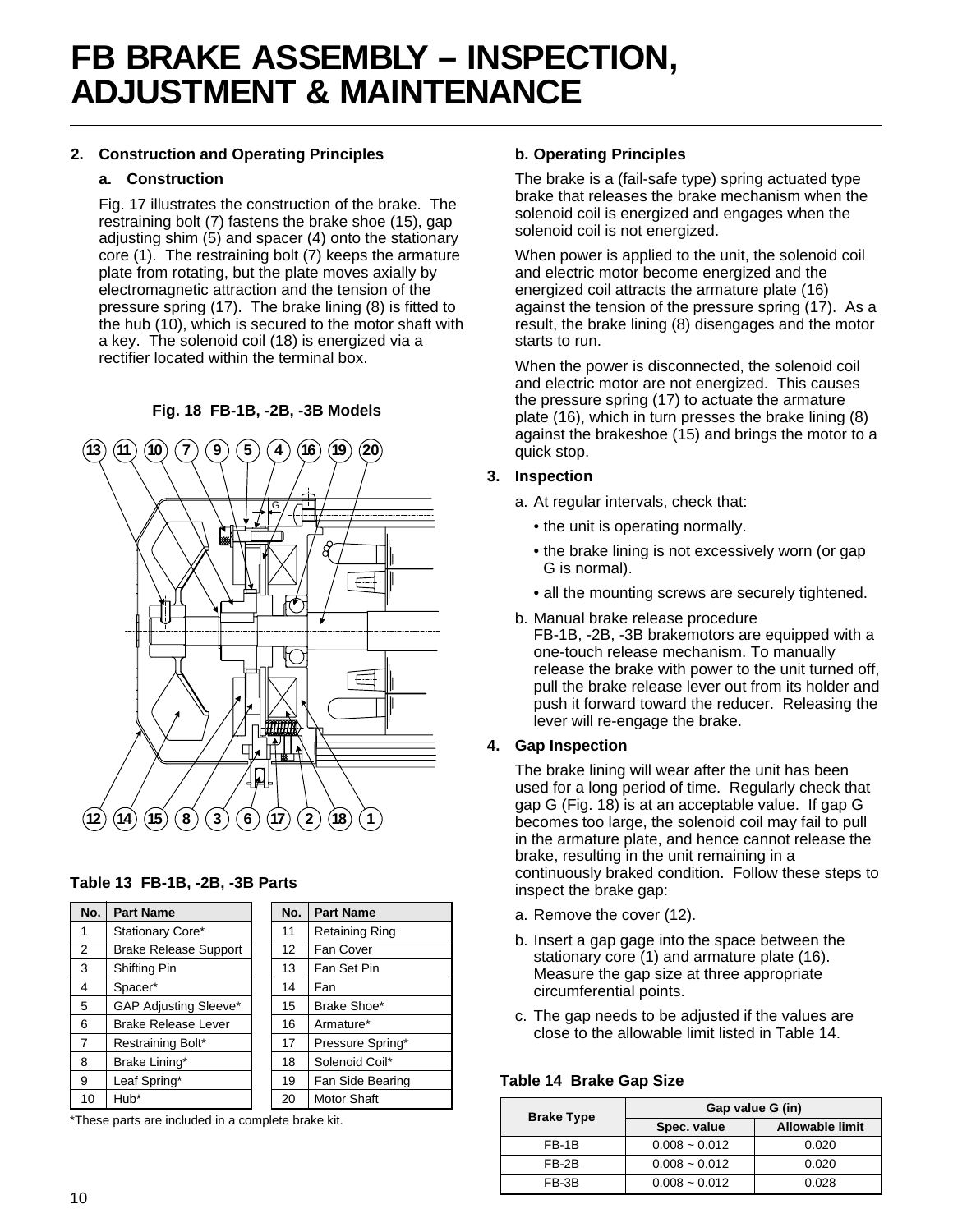

### **5. Gap Adjustment**

If the brake lining is so heavily worn that gap adjustment is required, follow these steps:

- a. Remove the cover (12). Measure the gap size to confirm the deviation from the specification value. The minimum adjustable setting is no less than the thickness of the Gap adjusting shim, 0.008 in.
- b. Loosen the set pin (13) and remove the fan (14).
- c. Slightly loosen the restraining bolt (7) and remove parts (4), (5), (7) and (15) as a set. Be careful not to remove only the bolt (7) and lose the shims (5).
- d. One gap adjusting shim (5) is 0.008 in. thick. Decrease the number of shims in use according to the degree of wear **(Note: Retain the removed shims for use during the brake lining replacement procedure).** Reassemble parts (4), (5), (7) and (15) as a set.
- <span id="page-12-0"></span>e. Once reassembled, check gap G. If the gap size is still too large, adjust the number of shims again.
- f. After completing the gap adjustment, turn the system power on and off a few times to check the brake performance.
- g. Replace the fan (14), set pin (13) and cover (12).

#### **Table 15 Brake Lining Size**

| <b>Brake Type</b> | <b>Brake</b><br>lining<br>dimension | <b>Initial</b><br>thickness<br>$t_0$ (in) | Allowable<br>thickness<br>limit<br>$t_o$ (in) |  |
|-------------------|-------------------------------------|-------------------------------------------|-----------------------------------------------|--|
| $FB-1B$           |                                     | 0.276                                     | 0.236                                         |  |
| $FB-2B$           |                                     | 0.322                                     | 0.283                                         |  |
| FB-3B             |                                     | 0.354                                     | 0.315                                         |  |

### **Brake Models FB-5B and FB-8B**

#### **1. Standard Brakemotor Specifications**

Table 16 lists the standard specifications for Models FB-5B and FB-8B.

#### **Table 16 Models FB-5B, FB-8B Standard Specifications**

| <b>Brake</b><br>Type | Motor<br><b>HP</b> | <b>Brake</b><br>Torque | <b>Inertia</b><br>W <sup>2</sup> | <b>Brake</b><br>Coil            | <b>Brake Current</b><br>(A) |      | Coil<br><b>Resis</b> |               | <b>Brake Delay Time</b><br>(seconds) |
|----------------------|--------------------|------------------------|----------------------------------|---------------------------------|-----------------------------|------|----------------------|---------------|--------------------------------------|
|                      |                    | ft-lb                  | $Ib-ft^2$                        |                                 | <b>230V</b>                 | 460V | ohms                 | <b>Normal</b> | Fast                                 |
| $FB-5B$              | 5                  | 27                     | 0.0227                           | DC Energized<br>Type, Built-in  | 0.7                         | 0.3  | 308                  | $0.4 - 0.5$   | $0.01 - 0.02$                        |
| FB-8B                | 7.5                | 40                     | 0.0297                           | Rectifier within<br>Conduit Box | 0.7                         | 0.3  | 308                  | $0.3 - 0.4$   | $0.01 - 0.02$                        |

Notes:1) Continuous time rating for both the brake and motor. 2) Indoor types can be installed for use in any orientation. **6. Brake Lining Replacement**

Follow these steps to replace the brake lining when its thickness has reached the allowable limit shown in Table 15, or when sleeve adjustment is no longer an effective means of gap adjustment:

- a. Remove the cover (12) and measure the gap G. Remove the set pin (13) and the fan (14).
- b. Slightly loosen the restraining bolt (7) and remove parts (4), (5), (7) and (15) as a set.
- c. Remove the brake lining (8), taking care to prevent the leaf spring from coming off.
- d. Install the new brake lining, taking care not to damage or remove the leaf spring (9). Ensure that the lining moves smoothly along the hub (10).
- e. Replace any gap adjusting shims removed and retained from previous gap adjustments. Then reinstall parts  $(4)$ ,  $(5)$ ,  $(7)$  and 15 as a set.
- f. Measure gap G. Readjust if the gap is not within the specification value range.
- g. Turn the system power on and off a few times to check the brake performance. If no abnormalities are detected, replace the fan (14), set pin (13) and cover (12).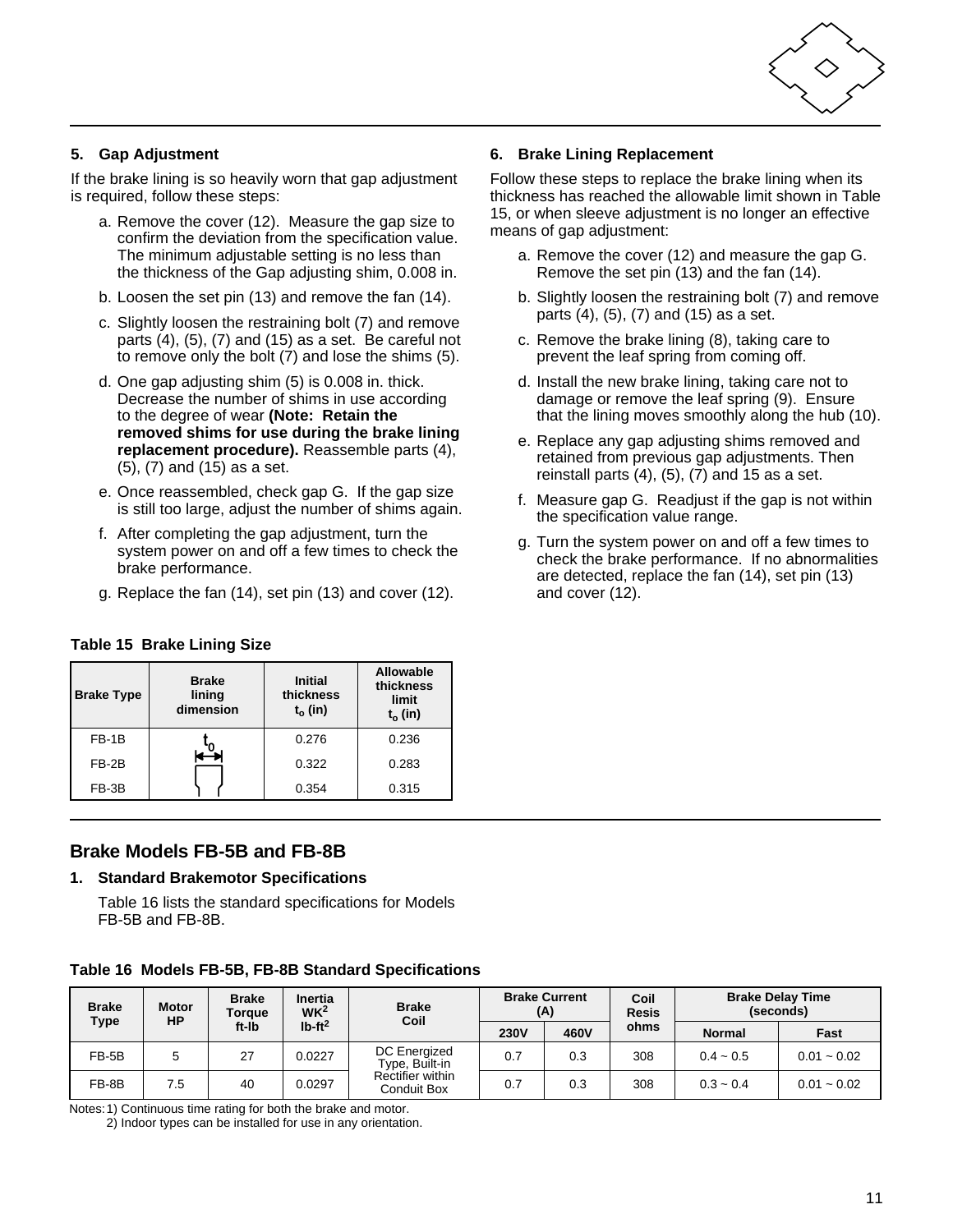# **FB BRAKE ASSEMBLY – INSPECTION, ADJUSTMENT & MAINTENANCE**

#### **2. Construction and Operating Principles**

#### **a. Construction**

Fig. 19 illustrates the construction of the brake. Among the brake parts, the stationary core (1), solenoid coil (18), and stud bolt (3) constitute an integral subassembly unit. The stud bolt (3) keeps the armature plate (16) from rotating, but the plate moves axially by electromagnetic attraction and the tension of the pressure spring (17). The adjusting washer (4) and spring washer (7) hold the brake shoe (15) against the nut (8) at all times. The brake lining (9) is fit to the hub (10), which is secured to the motor shaft with a key.

#### **Fig. 19 FB-5B, FB-8B Models**



#### **Table 17 FB-5B, -8B Parts**

| No. | <b>Part Name</b>             | No.               | <b>Part Name</b>     |
|-----|------------------------------|-------------------|----------------------|
| 1   | Stationary Core*             | $12 \overline{ }$ | Fan Cover            |
| 2   | <b>Brake Release Support</b> | 13                | Fan Set Screw or Pin |
| 3   | Stud Bolt*                   | 14                | Fan                  |
| 4   | GAP Adjusting Washer*        | 15                | Brake Shoe*          |
| 5   | Shifting Pin                 | 16                | Armature*            |
| 6   | <b>Brake Release Lever</b>   | 17                | Pressure Spring*     |
| 7   | Spring Washer*               | 18                | Solenoid Coil*       |
| 8   | Nut*                         | 19                | Fan Side Bearing     |
| 9   | Brake Lining*                | 20                | Motor Shaft          |
| 10  | Hub*                         | 21                | <b>Bearing Cover</b> |
| 11  | <b>Retaining Ring</b>        | 22                | Leaf Spring*         |

\*These parts are included in a complete brake kit.

#### **b. Operating Principles**

The brake is a (fail-safe type) spring actuated type brake that releases the brake mechanism when the solenoid coil is energized and engages when the solenoid coil is not energized.

When power is applied to the unit, the solenoid coil and electric motor become energized and the energized coil attracts the armature plate (16) against the tension of the pressure spring (17). As a result, the brake lining (9) disengages and the motor starts to run.

When the power is disconnected, the solenoid coil and electric motor are not energized. This causes the pressure spring (17) to actuate the armature plate (16), which in turn presses the brake lining (9) against the brakeshoe (15) and brings the motor to a quick stop.

#### **3. Inspection**

- a. At regular intervals, check that:
	- the unit is operating normally.
	- the brake lining is not excessively worn (or gap G is normal).
	- all the mounting screws are securely tightened.
- b. Manual brake release procedure FB-5B, -8B brakemotors are equipped with a onetouch release mechanism. To manually release the brake with power to the unit turned off, pull the brake release lever out from its holder and push it forward toward the reducer. Releasing the lever will re-engage the brake.

#### **4. Gap Inspection**

The brake lining will wear after the unit has been used for a long period of time. Regularly check that gap G (Fig. 18) is at an acceptable value. If gap G becomes too large, the solenoid coil may fail to pull in the armature plate, and hence cannot release the brake, resulting in the unit remaining in a continuously braked condition. Follow these steps to inspect the brake gap:

- a. Remove the cover (12).
- b. Insert a gap gage into the space between the stationary core (1) and armature plate (16). Measure the gap size at three appropriate circumferential points.
- c. The gap needs to be adjusted if the values are close to the allowable limit listed in Table 18.

#### **Table 18 Brake Gap Size**

| <b>Brake Type</b> | Gap value G (in) |                        |  |  |  |
|-------------------|------------------|------------------------|--|--|--|
|                   | Spec. value      | <b>Allowable limit</b> |  |  |  |
| FB-5B             | $0.016 - 0.020$  | 0.039                  |  |  |  |
| FB-8B             | $0.016 - 0.020$  | 0.039                  |  |  |  |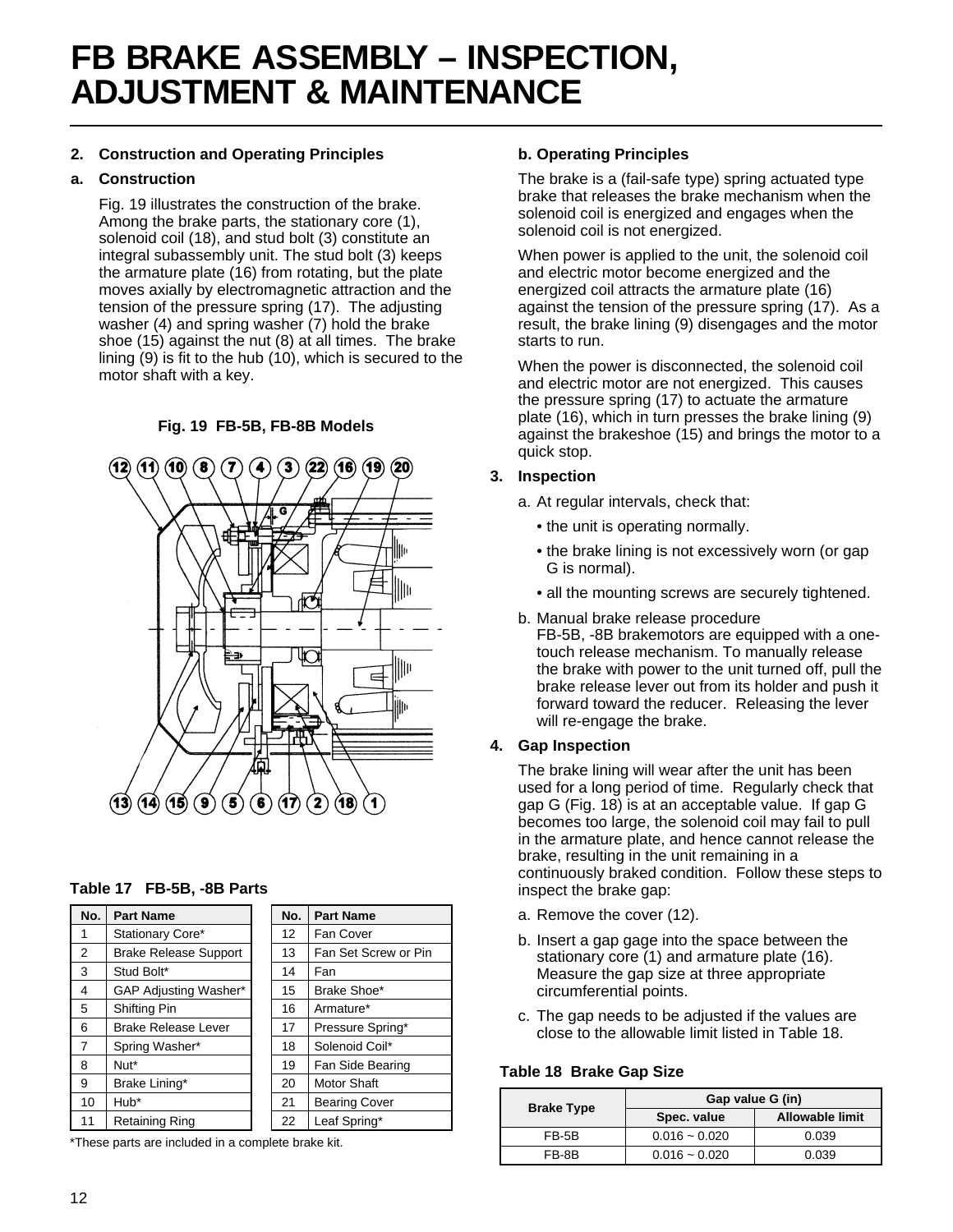

### **5. Gap Adjustment**

If the brake lining is so heavily worn that gap adjustment is required, follow these steps:

- a. Remove the cover (12).
- b. Insert a gap gage into the space between the stationary core (1) and the armature plate (16) and rotate the nut (8) at the tip of the stud bolt (3) clockwise until the gap measures an appropriate size. If the gap is too large to adjust by this procedure, decrease the number of adjusting washers (4) in use. Evenly adjust the three nuts (8) until the gaps at the three circumferential points are equal and fall within the specification range shown in Table 18.
- <span id="page-14-0"></span>c. After completing the gap adjustment, turn the system power on and off a few times to check the brake performance.
- d. Replace the fan (14), set pin or screw (13) and cover (12).

#### **Table 19 Brake Lining Size**

| <b>Brake Type</b> | <b>Brake</b><br>lining<br>dimension | <b>Initial</b><br>thickness<br>$t_o$ (in) | Allowable<br>thickness<br>limit<br>$t_0$ (in) |
|-------------------|-------------------------------------|-------------------------------------------|-----------------------------------------------|
| FB-5B             |                                     | 0.394                                     | 0.237                                         |
| FB-8B             |                                     | 0.394                                     | 0.237                                         |

# **TROUBLESHOOTING**

The SM-Hyponic is running normally when it meets the following criteria:

- 1. The motor begins to run immediately after the start switch is moved to the ON position.
- 2. The unit does not make any abnormal sounds during operation.
- 3. The motor stops running within about 0.5 seconds after power to the unit is switched off.

If you find any abnormality, refer to Table 20 Quick Troubleshooting Guide on pages 14 – 15, and take the appropriate corrective action as soon as possible.

#### **6. Brake Lining Replacement**

Follow these steps to replace the brake lining when its thickness has reached the allowable limit shown in Table 19, or when sleeve adjustment is no longer an effective means of gap adjustment:

- a. Remove the cover (12), set pin (13) and fan (14).
- b. Remove all three nuts (8)
- c. Remove the brake shoe (15) and take out the brake lining (9).
- d. Fix the leaf spring (22) as shown in Fig. 20.
- e. Apply a small amount of grease along the spline of the new brake lining (9), taking care not to apply any to the wear surface.
- f. Fit the new brake lining (9) onto the hub (10) and check that it moves smoothly. Remove any excess grease.
- g. After reassembling the brake, measure gap G. If the gap is out of the specification range, adjust by rotating the gap adjusting nut (8).
- h. Turn the system power on and off a few times to check the brake performance. If no abnormalities are detected, replace the fan (14), set pin (13) and cover (12).

#### **Fig. 20 Leaf Spring**

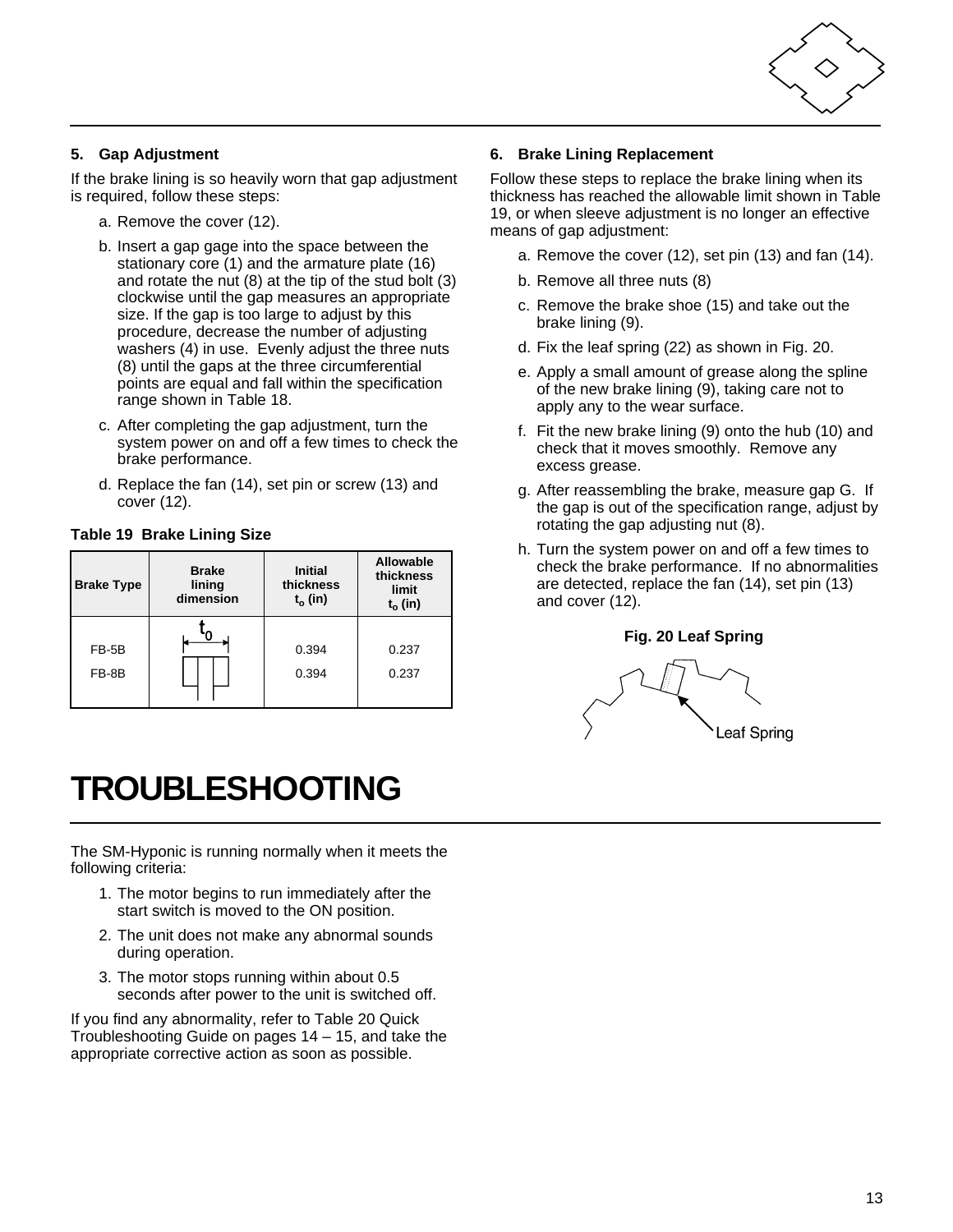# **TROUBLESHOOTING**

#### **Table 20 Quick Troubleshooting Guide**

| Problem      |                                                           | <b>Possible Cause</b>                                      |                                                                  | <b>Corrective Action</b>                                                                          |                                                                                                     |  |
|--------------|-----------------------------------------------------------|------------------------------------------------------------|------------------------------------------------------------------|---------------------------------------------------------------------------------------------------|-----------------------------------------------------------------------------------------------------|--|
| SM-HYPONIC   |                                                           | Overloading                                                | Load exceeds the capacity of the<br>SM-Hyponic                   |                                                                                                   | Check rated capacity of the SM-Hyponic; replace<br>with unit of sufficient capacity or reduce load. |  |
|              | Runs Hot                                                  |                                                            | Insufficient lubrication                                         |                                                                                                   | Check lubricant level and increase to recommended level.                                            |  |
|              |                                                           | Improper<br>lubrication                                    | Excessive lubrication                                            |                                                                                                   | Check lubricant level and reduce to recommended level.                                              |  |
|              |                                                           |                                                            | Wrong lubricant                                                  |                                                                                                   | Flush out and refill with correct lubricant as recommeded.                                          |  |
|              | Vibration or<br>noise                                     | Loose<br>Foundation<br>bolts                               | Weak mounting structure                                          |                                                                                                   | Inspect mounting of SM-Hyponic. Tighten loose bolts and/or<br>reinforce mounting structure.         |  |
|              |                                                           |                                                            | Loose bolts                                                      |                                                                                                   | Tighten bolts.                                                                                      |  |
|              |                                                           | Failure<br>οf<br>bearings                                  | May be due to lack of lubricant                                  |                                                                                                   | Replace bearing(s). Clean and flush SM-Hyponic; fill with<br>recommended lubricant.                 |  |
|              |                                                           |                                                            | Overload                                                         |                                                                                                   | Check rated capacity of SM-Hyponic, replace with unit of<br>sufficient capacity or reduce load.     |  |
|              |                                                           | Insufficient<br>lubricant                                  | Level of lubricant in the SM-<br>Hyponic not properly maintained |                                                                                                   | Check lubricant level and adjust to factory recommended level.                                      |  |
|              | Output shaft<br>does not<br>turn                          | Motor shaft<br>broken                                      | Overloading of reducer can<br>cause damage                       |                                                                                                   | Replace broken shaft. Check rated capacity of SM-Hyponic.                                           |  |
|              |                                                           |                                                            | Key missing or sheared off on<br>input shaft                     |                                                                                                   | Replace key.                                                                                        |  |
|              |                                                           | Motor<br>doesn't turn                                      | Motor                                                            |                                                                                                   | Refer to Motor section of Troubleshooting Guide.                                                    |  |
|              | Load is<br>disconnected<br>but motor<br>doesn't<br>rotate | Makes a<br>groaning<br>sound                               | Faulty switch contact                                            |                                                                                                   | Adjust the contact.                                                                                 |  |
|              |                                                           |                                                            | Blown fuse                                                       |                                                                                                   | Replace.                                                                                            |  |
|              |                                                           |                                                            | One phase wire of the power<br>supply open                       |                                                                                                   | Replace.                                                                                            |  |
|              |                                                           |                                                            | Stator coil open                                                 |                                                                                                   | Repair by rewinding or replacing stator assembly.                                                   |  |
|              |                                                           |                                                            | Stator and rotor touching due to<br>bearing housing wear         |                                                                                                   | Replace the bearing and bracket.                                                                    |  |
|              |                                                           | Starts in<br>either<br>direction<br>when turned<br>by hand | Three phase is operating as<br>single-phase                      |                                                                                                   | Check the power source with a voltmeter.                                                            |  |
|              |                                                           | Doesn't<br>make any<br>noise                               | Stator coil open                                                 |                                                                                                   | Repair by rewinding or replacing stator assembly.                                                   |  |
| <b>MOTOR</b> |                                                           |                                                            | Outside the<br>motor                                             | Power failure<br>Open connection<br>wire<br>Faulty switch<br>contact<br>Faulty starter<br>contact | Contact the power company.<br>Check the source wiring.<br>Adjust the contact.                       |  |
|              | Rotates with<br>the load<br>disconnected,<br>but:         | Rotates in<br>the wrong<br>direction                       | Connection error                                                 |                                                                                                   | Change any two of the three-phase source.                                                           |  |
|              |                                                           | Fuse blows                                                 | Shorted lead wire                                                |                                                                                                   | Replace.                                                                                            |  |
|              |                                                           | Speed<br>doesn't<br>increase                               | Faulty starter contact                                           |                                                                                                   | Adjust.                                                                                             |  |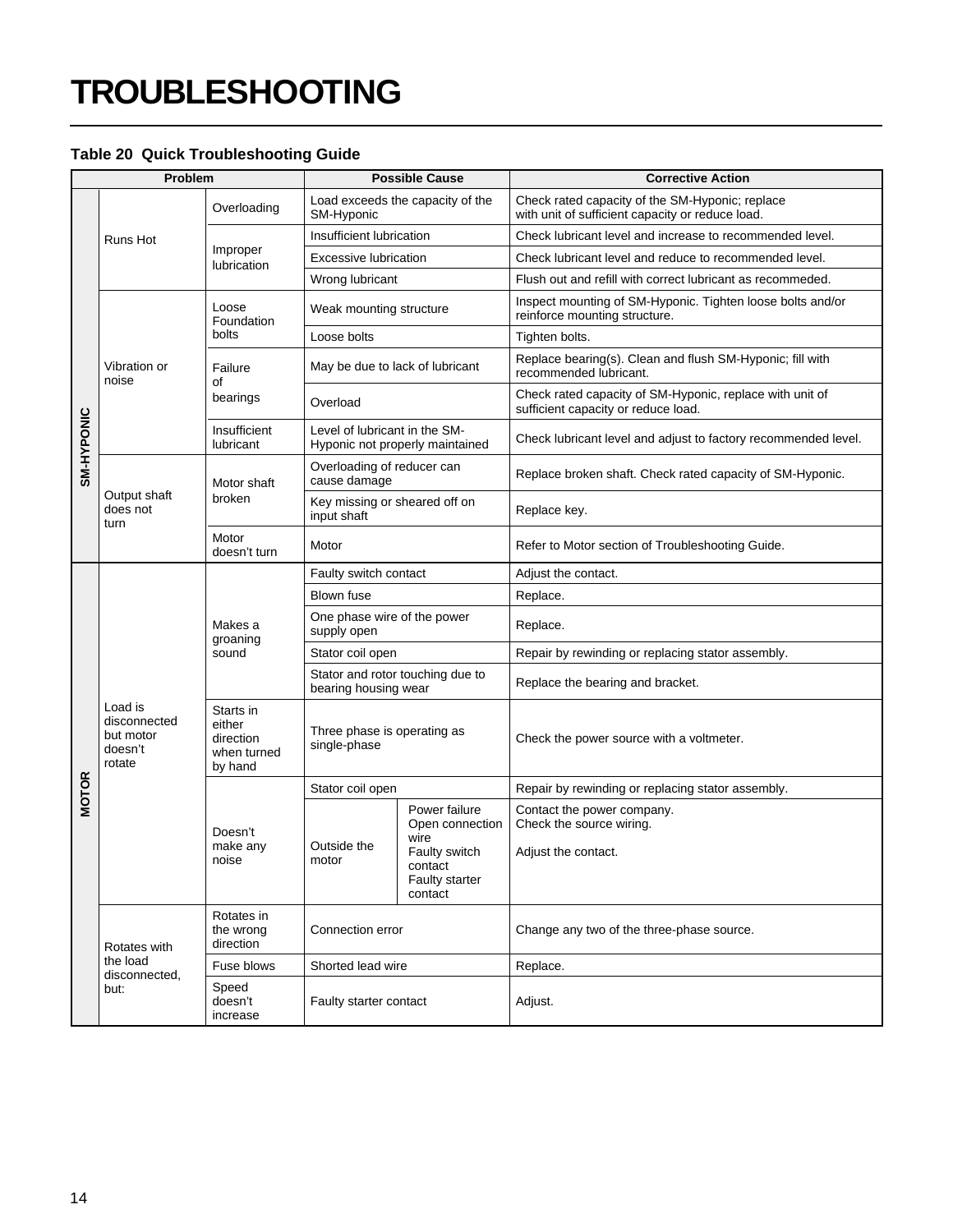

| Problem              |                                                             | <b>Possible Cause</b>                        |                                                                    | <b>Corrective Action</b>               |                                                                                            |  |
|----------------------|-------------------------------------------------------------|----------------------------------------------|--------------------------------------------------------------------|----------------------------------------|--------------------------------------------------------------------------------------------|--|
| <b>MOTOR (cont.)</b> | Rotates with<br>the load dis-<br>connected, but:<br>(cont.) | Groans                                       | Overcurrent<br>Overheating                                         | Rotor and<br>stator touching           | Repair by winding or replacing stator assembly.                                            |  |
|                      |                                                             |                                              | Overcurrent                                                        | One phase of<br>stator coil<br>shorted | Replace the stator winding.                                                                |  |
|                      |                                                             | Makes a high<br>pitched<br>metallic<br>noise | Faulty bearing                                                     |                                        | Replace the bearing.                                                                       |  |
|                      | Rotates<br>when the<br>load is dis-                         | Switch<br>overheats                          | Insufficient switch capacity                                       |                                        | Replace with one having the rated capacity.                                                |  |
|                      |                                                             |                                              | Overload                                                           |                                        | Drop to the rated load.                                                                    |  |
|                      |                                                             | Fuse blows                                   | Insufficient fuse capacity                                         |                                        | Replace with one having the rated capacity.                                                |  |
|                      |                                                             | Overheats                                    | Overload                                                           |                                        | Drop to the rated load.                                                                    |  |
|                      | connected<br>but when                                       |                                              | Voltage drop                                                       |                                        | Consult with the power company.                                                            |  |
|                      | the load is<br>connected:                                   | Speed                                        | Voltage drop                                                       |                                        | Consult with the power company.                                                            |  |
|                      |                                                             | suddenly<br>drops                            | Overload                                                           |                                        | Drop to the rated load.                                                                    |  |
|                      |                                                             | <b>Stops</b>                                 | Bearing damaged by overheat                                        |                                        | Replace the bearing.                                                                       |  |
|                      | Brake fails to operate                                      |                                              | Improper adjustment after<br>reassembly                            |                                        | Adjust again.                                                                              |  |
|                      |                                                             |                                              | Not wired for fast action                                          |                                        | Wire for fast action.                                                                      |  |
|                      |                                                             |                                              | Foreign matter entrapped in<br>brake lining. Oil on lining surface |                                        | Remove foreign matter and take preventive action. Wipe lining<br>surface with a dry cloth. |  |
|                      | <b>Brake slips</b><br>(Braking time is too long)            |                                              | Worn brake lining                                                  |                                        | Adjust brake gap or replace lining.                                                        |  |
|                      |                                                             |                                              | Uneven brake gap                                                   |                                        | Adjust evenly.                                                                             |  |
|                      |                                                             |                                              | Excessive load                                                     |                                        | Decrease load or use larger brake.                                                         |  |
|                      | Rotor fails to turn                                         |                                              | Faulty electric circuit                                            |                                        | Check circuit.                                                                             |  |
|                      |                                                             |                                              | <b>Blow fuse</b>                                                   |                                        | Replace fuse.                                                                              |  |
|                      |                                                             |                                              | Only single phase available from<br>three phase power supply       |                                        | Measure power supply voltage and check for defective circuit.                              |  |
|                      |                                                             |                                              | Protective device has tripped                                      |                                        | Eliminate cause and reset.                                                                 |  |
|                      |                                                             |                                              | Damaged or burned motor<br>winding                                 |                                        | Repair or replace.                                                                         |  |
| <b>BRAKE</b>         |                                                             |                                              | Rust on brake friction surface                                     |                                        | Clean brake (lining).                                                                      |  |
|                      |                                                             |                                              | Gap needs adjustment                                               |                                        | Readjust gap.                                                                              |  |
|                      |                                                             |                                              | <b>Burned bearing</b>                                              |                                        | Replace.                                                                                   |  |
|                      |                                                             |                                              | Overload                                                           |                                        | Check and troubleshoot load and safety device.                                             |  |
|                      | Abnormal noise                                              |                                              | Foreign material inside the<br>brakemotor.                         |                                        | Examine inside brakemotor and remove foreign material.                                     |  |
|                      |                                                             |                                              | Damaged bearing                                                    |                                        | Replace.                                                                                   |  |
|                      |                                                             |                                              | Worn brake lining                                                  |                                        | Adjust brake gap or replace lining.                                                        |  |
|                      |                                                             |                                              | Hub leaf spring is off or damaged                                  |                                        | Replace.                                                                                   |  |
|                      |                                                             |                                              | Burned solenoid coil                                               |                                        | Replace.                                                                                   |  |
|                      |                                                             |                                              | Damaged rectifier                                                  |                                        | Replace.                                                                                   |  |
|                      |                                                             |                                              | Voltage drop                                                       |                                        | Raise voltage to rated level.                                                              |  |
|                      | Trouble under loaded<br>condition                           |                                              | Overload                                                           |                                        | Reduce the load or oversize the brakemotor.                                                |  |
|                      |                                                             |                                              | Improper protective device<br>setting                              |                                        | Adjust protective device.                                                                  |  |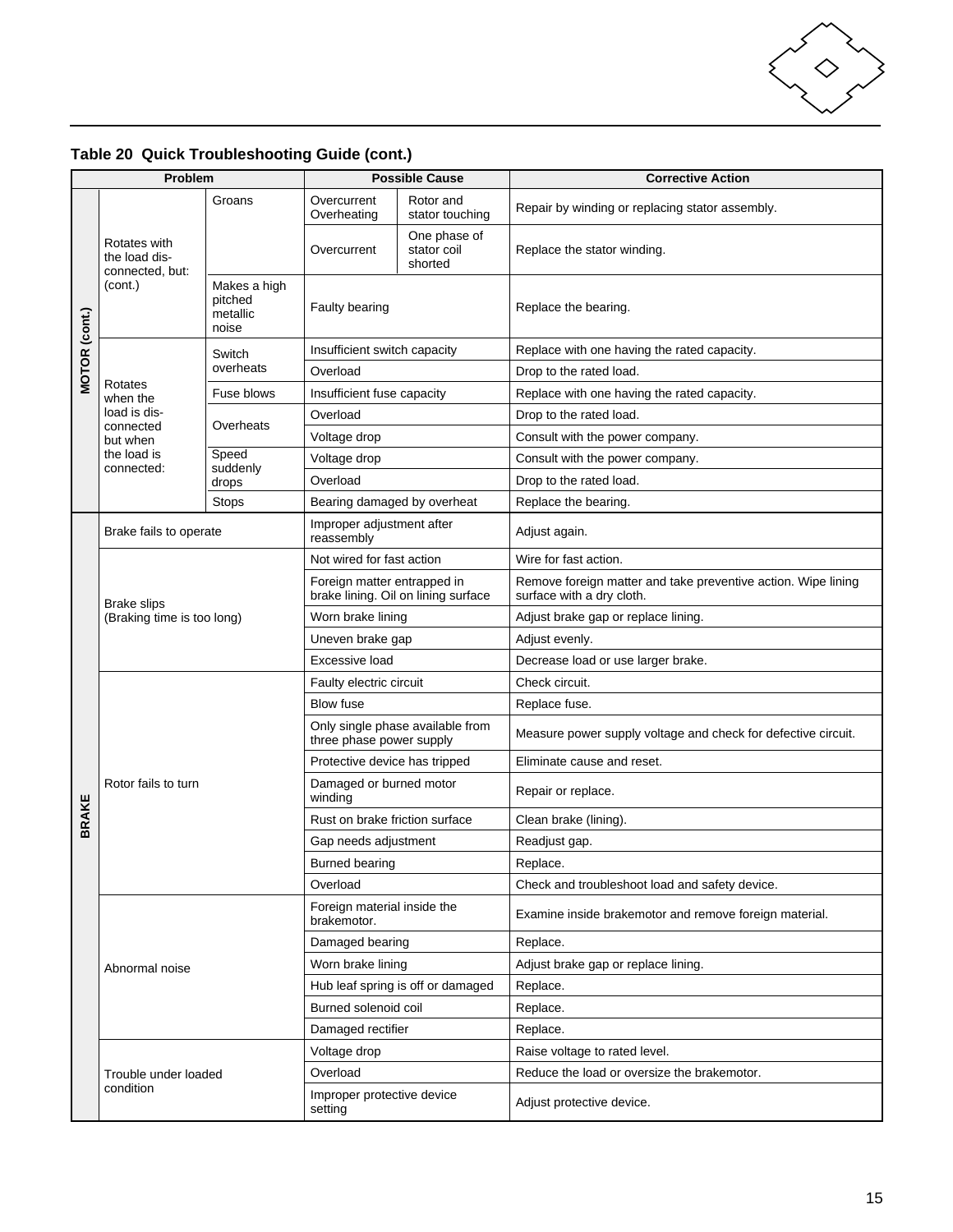# <span id="page-17-0"></span>**CONSTRUCTION**



**Fig. 21 RNFM series**





#### **Table 21 Main Parts**

| Part<br>No. | <b>Description</b>  |  |  |
|-------------|---------------------|--|--|
| 1           | Case $(1)$          |  |  |
| 2           | Gear                |  |  |
| 3           | Pinion shaft        |  |  |
| 4           | Gear                |  |  |
| 5           | Pinion shaft        |  |  |
| 6           | Hypoid pinion shaft |  |  |
| 7           | Bearing metal       |  |  |
| 8           | Bearing metal       |  |  |
| 9           | Hypoid gear         |  |  |
| 10          | Output shaft        |  |  |
| 11          | Oil seal            |  |  |
| 12          | Case (2)            |  |  |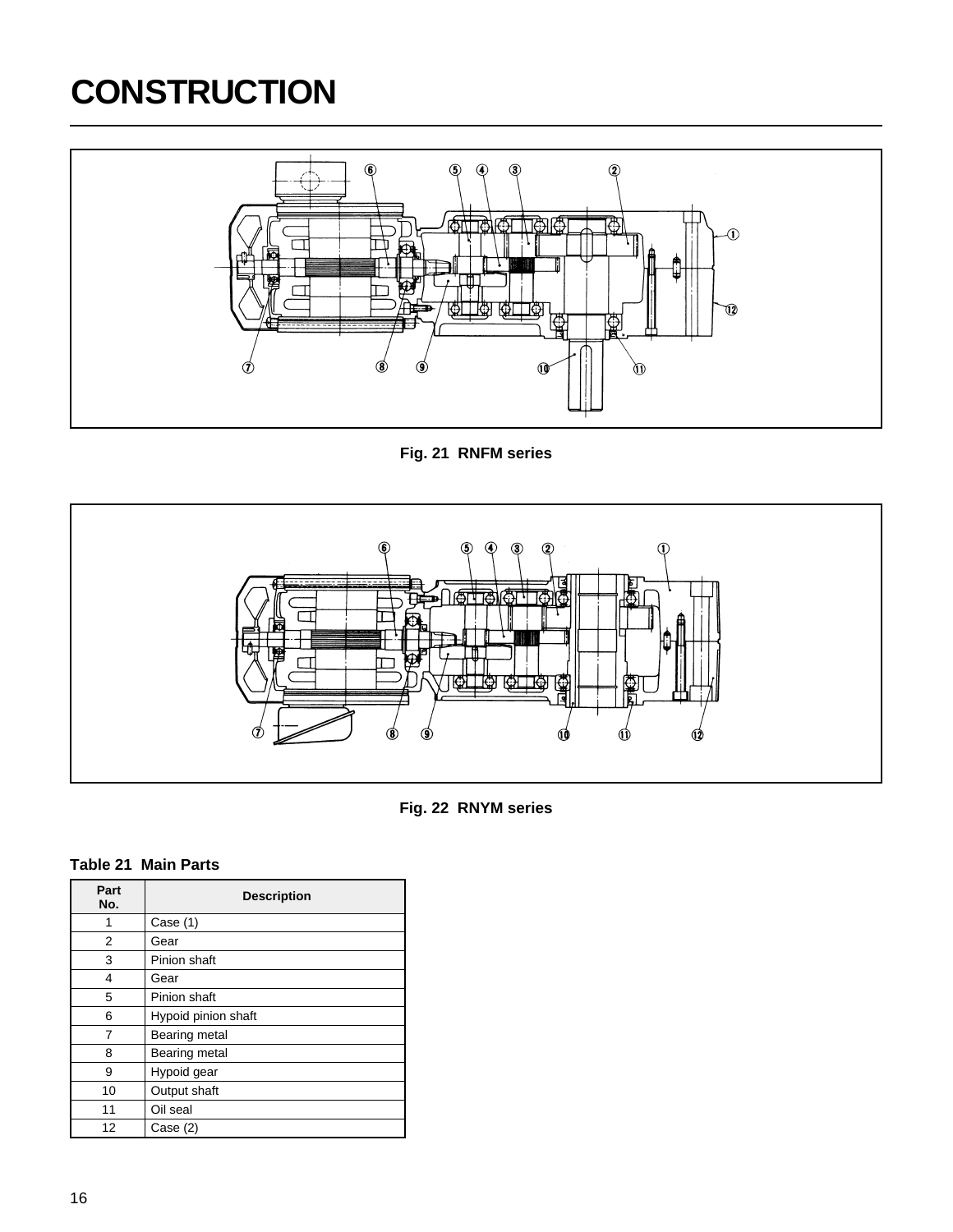

#### **Headquarters and Manufacturing**

Sumitomo Machinery Corporation of America 4200 Holland Boulevard, Chesapeake, VA 23323 (757) 485-3355 • FAX: (757) 485-3075 Toll Free: 1-800-SM-CYCLO (762-9256) www.smcyclo.com • e-mail: smcamktg@series2000.com



#### **North American Regional Offices Stocking & Assembly Facilities**

#### **Mid-West**

Sumitomo Machinery Corporation of America 175 West Lake Drive Glendale Heights, IL 60139 (630) 752-0200 • FAX: (630) 752-0208

#### **West**

Sumitomo Machinery Corporation of America 2375 Railroad Street Corona, CA 91720 (909) 340-4100 • FAX: (909) 340-4108

#### **Southwest**

Sumitomo Machinery Corporation of America 1420 Halsey Way #130 Carrollton, TX 75007 (972) 323-9600 • FAX: (972) 323-9308

#### **Southeast**

Sumitomo Machinery Corporation of America 4200 Holland Boulevard Chesapeake, VA 23323 (757) 485-3355 • FAX: (757) 487-3193

#### **Canadian Stocking & Assembly Facilities**

**Toronto (East)** SM-Cyclo of Canada, Ltd. 870 A Equestrian Court Oakville, Ontario, Canada L6L 6L7 (905) 469-1050 • FAX: (905) 469-1055

#### **British Columbia (West)**

SM-Cyclo of Canada, Ltd. 740 Chester Road, Annacis Island, Delta B.C., Canada V3M 6J1 (604) 525-5403 • FAX: (604) 525-0879

#### **Montreal**

SM-Cyclo of Canada, Ltd. 226 Migneron Street St. Laurent, Quebec, Canada H4T 1Y7 (514) 340-1300 • FAX: (514) 340-1343

#### **Mexico**

#### **Monterrey**

SM-Cyclo de Mexico, S.A. de C.V. Calle "C" No. 506A Parque Industrial Almacentro Apodaca, N.L., Mexico 66600 Tel.: 011-52-8-369-3697/8 • FAX: 011-52-8-369-3699

#### **Central & South America Sales, Engineering, Stocking & Assembly**

**Brazil**

SM-Cyclo Redutores do Brasil Ltda. Av. Dr. Ulysses Guimarães, 3533 09990-080 Diadema São Paulo, Brazil Tel.: 011-55-11-445-4388 • FAX: 011-55-11-456-2922 **Chile** SM-Cyclo de Chile Ltda. Avenida Zanartu #1231 Comuna Nunoa - Santiago, Chile Tel.: 011-562-237-2407 • FAX: 011-562-237-0225

#### **Other International Locations**

#### **Japan**

Sumitomo Heavy Industries Power Transmission & Controls Group 5-9-11, KITA-Shingawa Shinagawa-Ku Tokyo 141-8686 Japan Tel.: 011-813-5488-8363 • FAX: 011-813-5488-8355

#### **United Kingdom**

Sumitomo (SHI) Cyclo Drive Europe Marfleet, Kingston upon Hull HU9 5RA, United Kingdom Tel.: 011-44-1482-788022 • FAX: 011-44-1482-713205

#### **Southeast Asia**

Sumitomo (SHI) Cyclo Drive Southeast Asia No. 2 Tuas Link 2 Singapore 638551 Tel.: 011-65-863-2238 • FAX: 011-65-863-4238